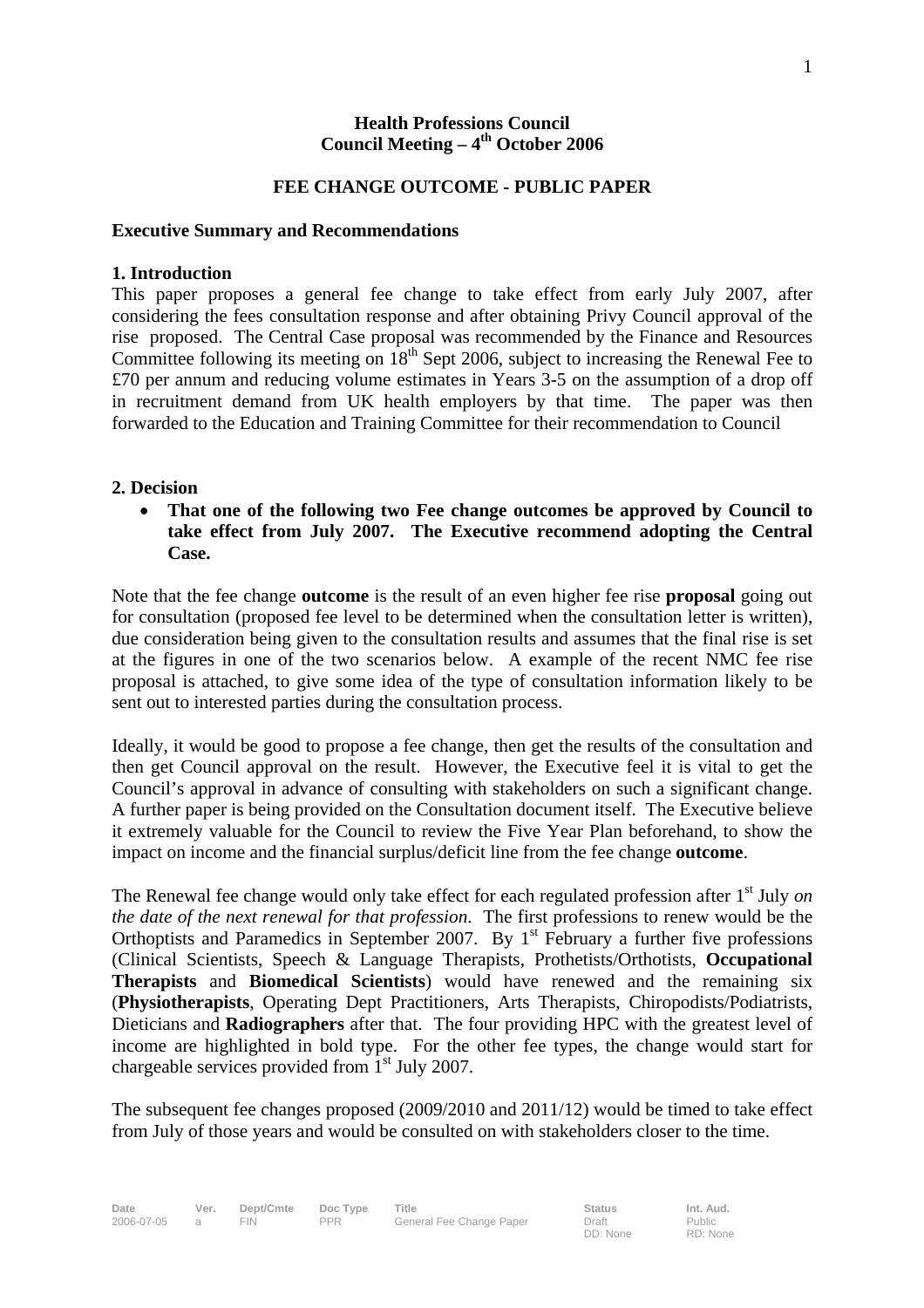| <b>Unit Fees</b>              | 2007/08 Yr | 2008/09 Yr | $2009/10$ Yr | 2010/2011 Yr | 2011/2012 Yr |
|-------------------------------|------------|------------|--------------|--------------|--------------|
| <b>Full Yr Registration</b>   | £100       | £100       | £200         | £200         | £200         |
| (Graduates)                   |            |            |              |              |              |
| <b>Full Yr Registration</b>   | £280       | £280       | £310         | £310         | £340         |
| (Non Graduates)               |            |            |              |              |              |
| <b>Readmission Fee</b>        | £110       | £110       | £120         | £120         | £130         |
| Renewal Fee                   | £70        | £70        | £78          | £78          | £90          |
| <b>International Scrutiny</b> | £400       | £400       | £440         | £440         | £480         |
| Fee                           |            |            |              |              |              |
| Grand parenting               | £400       | £400       | £440         | £440         | £480         |
| <b>Scrutiny Fee</b>           |            |            |              |              |              |
|                               |            |            |              |              |              |
| <b>Five Yr Plan extract</b>   | 2007/08 Yr | 2008/09 Yr | $2009/10$ Yr | 2010/2011 Yr | 2011/2012 Yr |

### **Scenario One (Central Case fee outcome)**

## **Scenario Two (Alternative Fee Rise – 10% volume drop with a compensating fee rise)**

Surplus/(Deficit) £000's **£224 (£46) £612 £156 £3,567** 

| <b>Unit Fees</b>              | 2007/08 Yr | 2008/09 Yr | 2009/10 Yr | 2010/2011 Yr | 2011/2012 Yr |
|-------------------------------|------------|------------|------------|--------------|--------------|
| Full Yr Registration          | £140       | £140       | £220       | £220         | £240         |
| (Graduates)                   |            |            |            |              |              |
| <b>Full Yr Registration</b>   | £280       | £280       | £350       | £350         | £390         |
| (Non Graduates)               |            |            |            |              |              |
| <b>Readmission Fee</b>        | £110       | £110       | £132       | £132         | £145         |
| Renewal Fee                   | £70        | £70        | £90        | £90          | £100         |
| <b>International Scrutiny</b> | £420       | £420       | £450       | £450         | £480         |
| Fee                           |            |            |            |              |              |
| Grand parenting               | £420       | £420       | £450       | £450         | £480         |
| <b>Scrutiny Fee</b>           |            |            |            |              |              |

| <b>Five Yr Plan extract</b>       | 2007/08 Yr | 2008/09 Yr | $2009/10$ Yr | 2010/2011 Yr | 2011/2012 Yr |
|-----------------------------------|------------|------------|--------------|--------------|--------------|
| Surplus/(Deficit) $\pounds000$ 's | £493       | (294)      | £258         | £547         | £4,700       |
|                                   |            |            |              |              |              |

#### **3. Background information**

The two fee change scenarios shown in our latest Five Year plan ("Central Case" and "Alternative Fee Rise") model the price change scenarios highlighted above.

They also model the trends in our key business drivers over the next five years, including; likely net Registrant volumes by profession, Fitness to Practice costs, Computer costs, Partner costs, Employee levels and costs by department and associated Occupancy costs.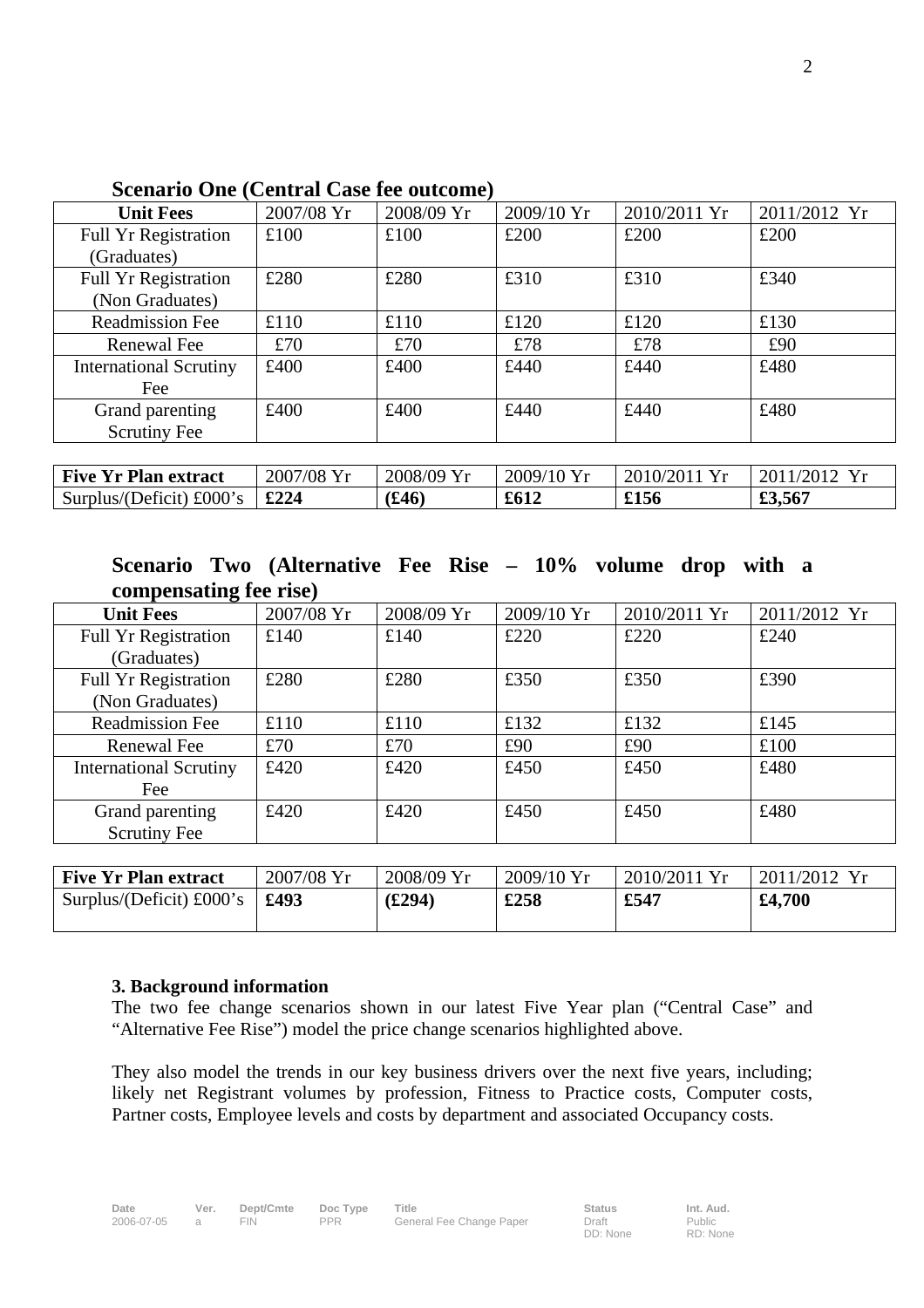#### 3.1 Fee change history

HPC's existing fees have remained unchanged since July 2003.

#### 3.2 The linkage between fees and costs

HPC Income comprises the unit fee multiplied by the volume of activity. Operating cost comprises the unit cost multiplied by the volume of activity. We therefore need to set the fees at a level sufficient to cover all of our long-run costs i.e. including covering costs not necessarily incurred every year, and fee-setting at a level that will also fund the growing indirect and overhead costs of the organisation.

The new HPC Fees General Policies, approved by Council at their 11th May 2006 meeting requires us to minimise any significant and deliberate cross-subsidisation of costs to perform one kind of service by the fees charged for another kind of service. H.M. Treasury guidelines also reinforce this policy. In order to adhere to the Fees General Policy, HPC needs at least a broad understanding of how the costs we incur relate to the services we are permitted to charge Registrants for.

Because HPC alters its fees very infrequently, we do not regularly analyse our costs in a way that attributes them to the prescribed set of chargeable services. Our monthly reporting on costs highlights them only by expense type (salaries, telephones, utilities, legal, printing and stationery etc) and by department. It does not group them by business process, by process step, by activity type or by chargeable service per se. Furthermore, no analysis is done of "direct", "indirect" or "overhead" costs for the purpose of doing cost allocations to chargeable services.

The value to us of quickly developing a cost model is that it enables us to identify fullyabsorbed unit costs for each type of chargeable service. These can then form a reference point for relative price-setting for the chargeable services. However, we believe that fitness for purpose applies, i.e. the level of costing accuracy arguably needs to be higher if the purpose is to identify significant costs *for business process engineering (BPR) purposes*, rather than for fee-setting. To elaborate, fee-setting is forward-looking and reliant on cost estimates that generally become more difficult to estimate the further into the future one projects. In other words, developing a perfect cost model based on past/present costs won't necessarily guarantee accuracy on future cost behaviour. Furthermore, in fee-setting, other factors are also considered e.g. HPC fees relative to other regulator fees in our sector, consultation feedback, the ability for UK Graduates to pay certain fees (contentious) and the timing of any proposed fee rise also have a significant bearing on what level the fees should be set at.

Lastly, in creating any cost model, there are some practical considerations including; does reliable volume data exist on which to do the allocations, does getting that information take priority over other projects in progress, how quickly is the cost model needed and how much can we afford to spend on developing a cost model i.e. what level of accuracy is reasonable, given the purpose?

#### 3.3 Costing study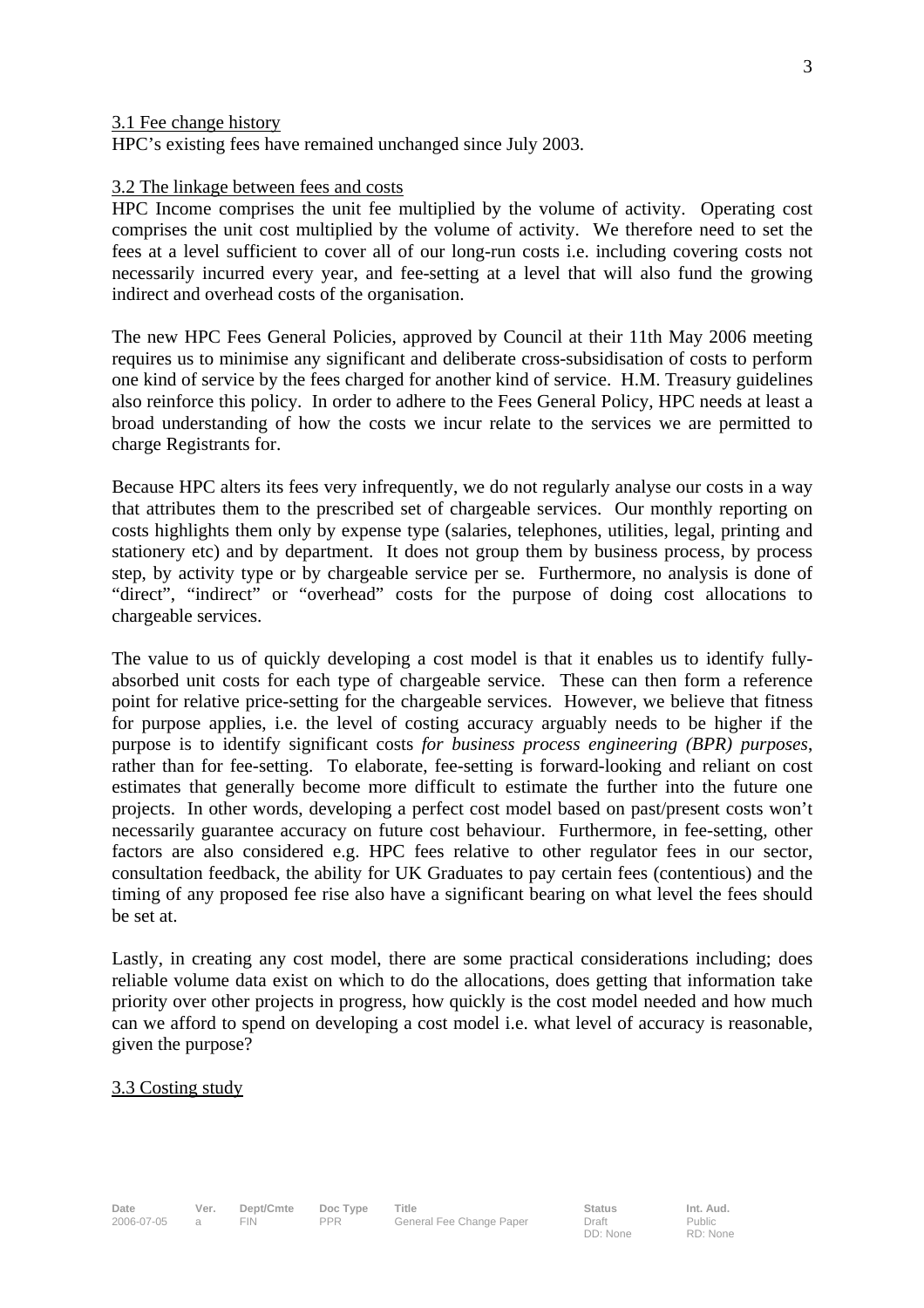In proposing a fee change, the Executive decided to develop a cost model highlighting how  $HPC$  costs over the long run (three years<sup>1</sup>), link to the chargeable services under the  $HPC$ (Registration and Fees) Rules Order of Council 2003, No1572, sections 14-17 inclusive. The reason why costs were analysed over at least a three period was to include "lumpy" costs such as Council elections, Partner conferences etc that don't occur every year. The study was limited to three years in order to ensure current costs are highlighted for our present scale of operation, not those of a smaller, start-up entity.

PKF Management Consultants were commissioned to quickly perform a costing exercise on HPC's costs, identifying and assigning them to the chargeable services. A presentation of the results of this costing study was made to the Finance and Resources Committee at the  $28<sup>th</sup>$ July 2006 meeting and further work on the model requested by the Committee. The combined cost of PKF developing and presenting their results was £31k VAT inclusive.

In PKF's report, they also usefully highlighted "Key findings of this work" and "Recommendations going forward", as well as outlining current Product Costing guidance in the Public Sector (H.M. Treasury Fees and Charges guidelines).

## 3.4 Other Regulators Costing Systems

We recently contacted the other health regulators to identify what kind of cost models they have, what they used them for and how often they updated the information. GMC responded saying they (just) have spreadsheets for their annual budget, current year forecasts and Five Year Plan.NMC responded saying they did not operate a formal cost model, but updated their current year forecasts on a monthly basis. They also update their Five Year Plan every quarter. General Optical Council responded saying they do not have a costing model as such. No responses have yet been received from the other Regulators.

## 3.5 Fee change timetable

The attached timetable shows our understanding of the broad sequence of events to implement a fee change. Further details on the fee-drafting steps are still being finalised at the time of writing. We will endeavour to run project steps in parallel in order to shorten the time to completion. Owing to the tight remaining timetable for implementation, this will be a challenging project to implement, therefore support and agreement from the Finance & Resources Committee (now approved), Education and Training Committee and Council is needed in quick succession.

For whatever reason, if we delayed the recommended fee rise (Central Case) from  $1<sup>st</sup>$  July 2007 to  $1<sup>st</sup>$  December 2007 say, the permanent loss of income would be at least £490k. If we delayed the proposed fee rise (Scenario One) from  $1<sup>st</sup>$  July 2007 to  $1<sup>st</sup>$  February 2008 say, the permanent loss of income would be at least £600k.

## 3.6 Sector Survey results on Fee levels

 $\overline{a}$ 

We did some research into fees currently changed by the other UK Health Regulators in our sector – see attached appendix. The results show that it is difficult to directly compare our fees with the other regulators as they have different combinations of bundling i.e. one fee is

<sup>&</sup>lt;sup>1</sup> Actual costs in the years 2004/05, 2005/06 and Budget costs for 2006/07, normalising all of the financial balances at July 2007, using Retail Price Indices over the period. .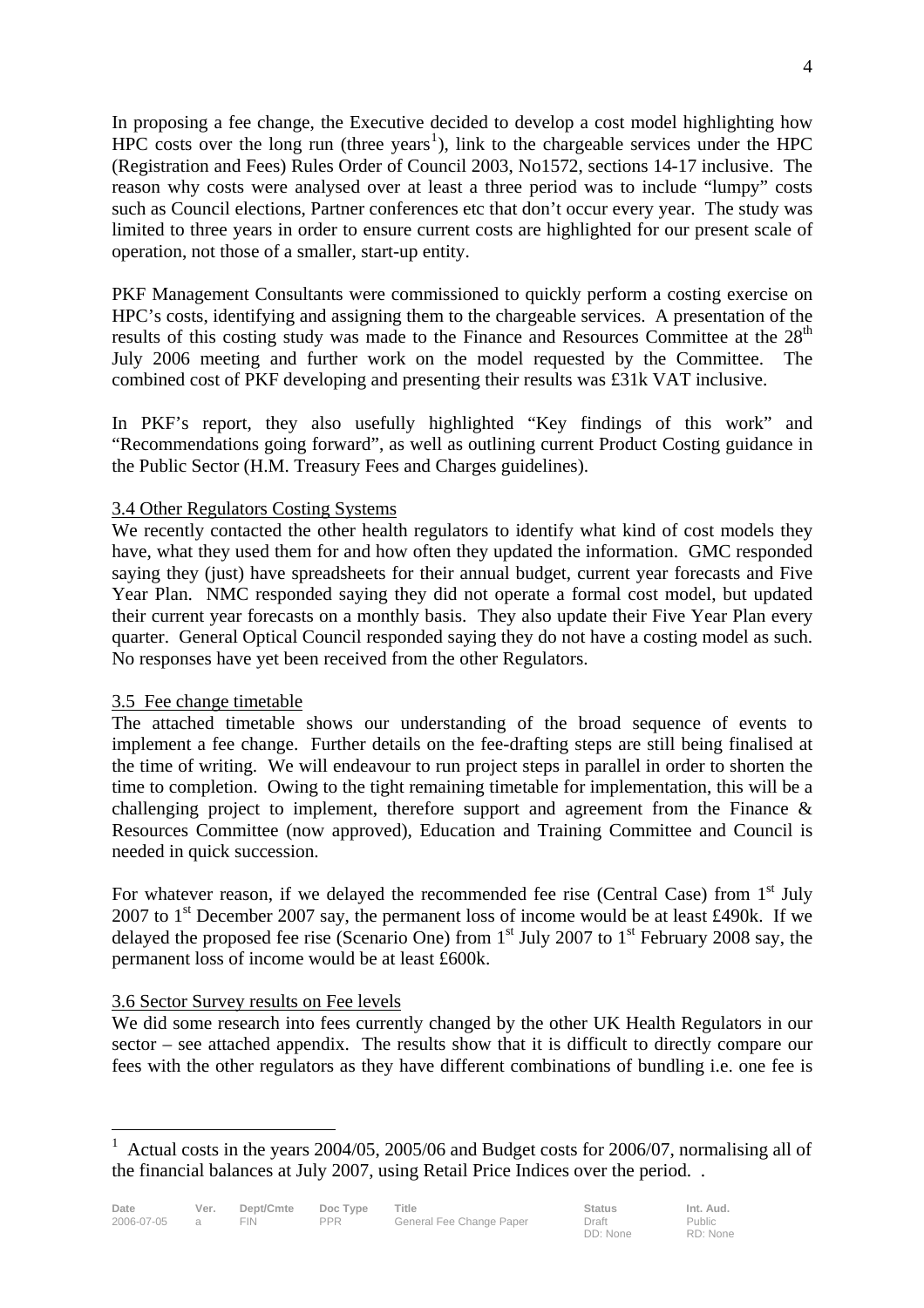charged to cover a number of services, while some have variable Renewal fees, depending on the practising/non practising status or type of health professional.

For Regulators with large numbers of existing Registrants e.g. GMC with 236,000 at March 2006 and NMC with 680,000 at March 2006, the current Renewal fee is £290 and £43 respectively. NMC recently announced in their fee consultation document, a proposal to raise their Renewal fee to £80 in 2007.

### 3.7 The scope of chargeable services

At present under our legislation, we are permitted to charge for five types of service. Going forward, if the Committee deems it desirable, we could develop a more accurate and flexible cost model with the following high level framework. In such a model, Service costs would be able to be broken down further into their components. Using FTP costs and Scrutiny costs as illustrative examples,



Furthermore, Chargeable Services could potentially be split by Customer segment as well as by chargeable service. Examples of customer segments might be; New UK Graduate, Other UK and International.

This would enable us to better understand in more detail (by activity or process) the various Service costs for Business Process Reengineering purposes (scrutinise Service Costs to identify improvements) or fee-setting purposes.

Once costs are better understood, the Committee might decide to recommend to Council that HPC lobby the Privy Council to widen the range of chargeable services, based on evidence from the model of the costs of those services and the desire to move away from the growing cross-subsidies of services performed, but not able to be charged for. Examples include; CPD in future, Revalidations potentially in future and some Fitness to Practise services, if we move to provide protection by function.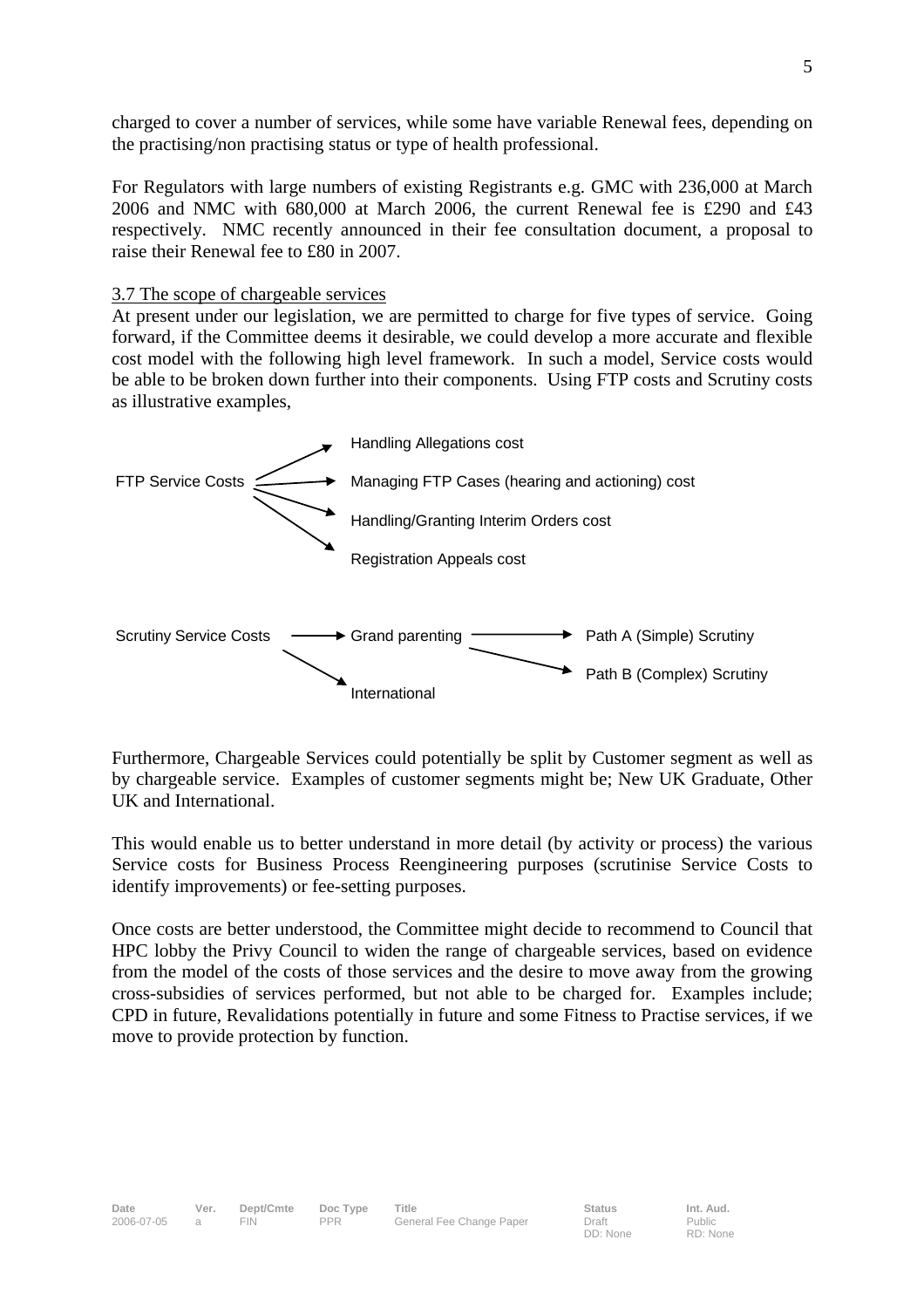

## **4. Resource implications**

Significant, as require close teamwork from at least six HPC departments; Finance, Registrations, IT, the Secretariat, Communications and Policy & Standards. It also requires the likely use of four external suppliers; BDB for drafting legislation changes, Digital Steps for LISA changes, Print UK to print out copies of the final result (notification) and consultation paper, and Newchurch to analyse consultation responses.

## **5. Financial implications**

 $\overline{a}$ 

- See the latest Five Year Plan.
- A cost in the 2006/07 year to analyse consultation responses analysed and summarised by an external agency such as Newchurch of up to £25k depending on the volume of responses**.**
- A cost in the 2006/07 year for the Parliamentary Agent (Jonathan Bracken at BDB) to update the proposed Fees Order legislation going to the Privy Council for review. Legal advice and drafting cost estimated at approx £5k.
- A significant cost incurred in the 2006/07 year to send out Consultation letters to all interested parties. Assuming a consultation letter is mailed to each existing Registrant with a unit cost of  $\text{\pounds}0.50$  (postage, envelope and employing a contractor to stuff the letter into the envelope) to dispatch, this cost is at least  $\text{\pounds}85,000^2$ .

DD: None

<sup>2</sup> Note that for further correspondence to be mailed to Registrants on a range of things, it is desirable for cost reasons to perform this by email and have all Registrants provide HPC with a "hotmail" type account for time and cost-effective bulk-mailing. A hotmail account remains valid, regardless of changes of Registrant's physical address (home or Employer).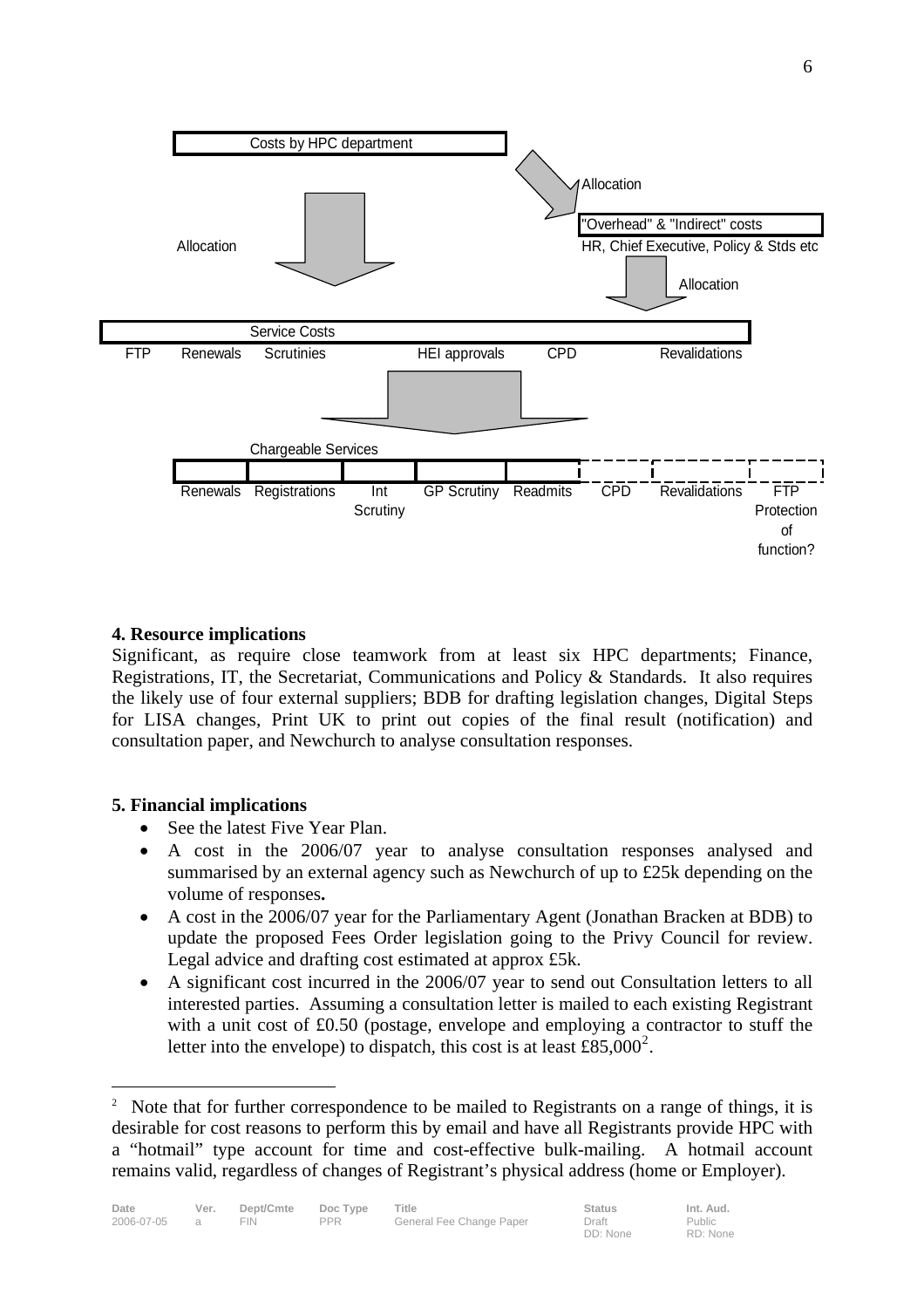- A further £85,000 cost in the 2007/08 year to notify all Registrants of the agreed fee rise. This includes getting Registrants with DD arrangements to notify their bank to change the amounts. We would also use this opportunity to get the Registrants' bank statement notation (and on BACS documents) changed from CPSM to HPC.
- A cost incurred in the 2007/08 Year to have Digital Steps Ltd (DSL) make alterations to the LISA system to handle fee changes proposed. DSL have provided a high level cost estimate of at least £30k for this, including setting up a price table that HPC can maintain ourselves for any future fee changes beyond July 2007.
- A cost to print copies of the final notification and the consultation document itself. Based on the CDP consultation printing cost (ignoring envelopes and postage) this is approx 5p per individual pack i.e. approx £18k for both notification and consultation, half in each budget year.

## **6. Background papers**

Nil

## **7. Appendices**

- Fee Change Timetable
- Fees General Policies (on cross-subsidisation)
- Sector Survey Fees
- NMC Fee Consultation document

## **8. Date of paper**

22nd September 2006

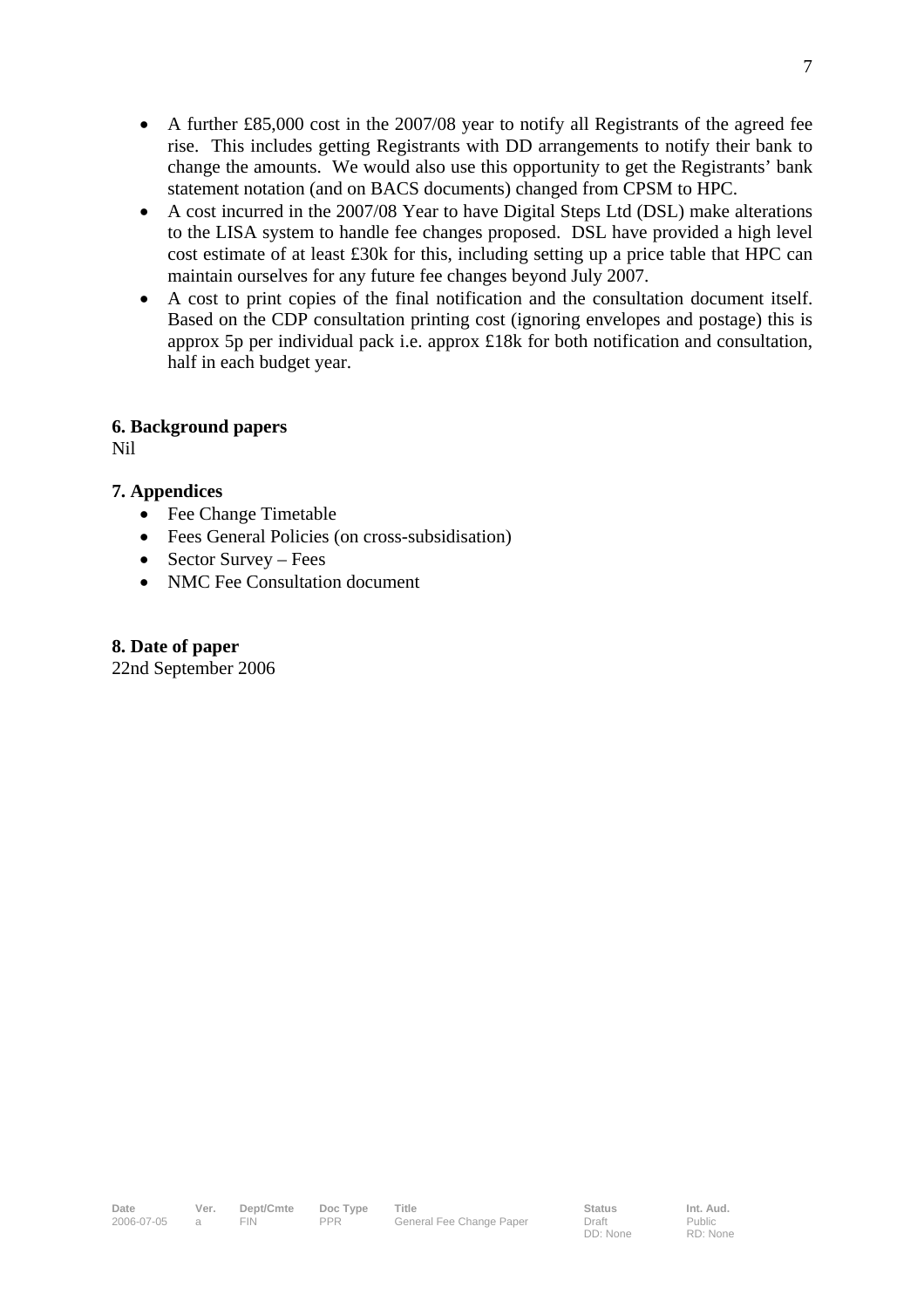## **Proposed Fee Change Timetable**

|                                                            |                                 | <b>Project steps</b>                                                                                                                 | <b>Further steps</b>                                                                                                                                                                                                                                                                                                     |
|------------------------------------------------------------|---------------------------------|--------------------------------------------------------------------------------------------------------------------------------------|--------------------------------------------------------------------------------------------------------------------------------------------------------------------------------------------------------------------------------------------------------------------------------------------------------------------------|
|                                                            |                                 | <b>Consultation this financial year</b>                                                                                              |                                                                                                                                                                                                                                                                                                                          |
| $\mathbf{2}$<br>$\mathbf 0$<br>$\pmb{0}$<br>$6\phantom{1}$ | September                       | Finance & Resources Committee 5 Yr Plan<br>and fees approval on 18th Sept and to<br>Education and Training Committee on 28th<br>Sept |                                                                                                                                                                                                                                                                                                                          |
|                                                            | October                         | Fees proposal and Consultation approach<br>agreed by Council at 4th October meeting                                                  |                                                                                                                                                                                                                                                                                                                          |
|                                                            | November<br>December<br>January | Prepare & send out consultation mailing<br>Consult<br>Consult                                                                        |                                                                                                                                                                                                                                                                                                                          |
|                                                            | February                        | Consult                                                                                                                              | Analyse responses                                                                                                                                                                                                                                                                                                        |
|                                                            | March                           | Decisions document agreed by Council on<br>29th March, Council makes<br>recommendation to Privy Council                              | Analyse final responses                                                                                                                                                                                                                                                                                                  |
|                                                            | April                           | <b>Privy Council</b>                                                                                                                 | LISA price change                                                                                                                                                                                                                                                                                                        |
| $\mathbf{2}$                                               | May                             | <b>Privy Council</b>                                                                                                                 | LISA price change                                                                                                                                                                                                                                                                                                        |
| $\bf{0}$<br>$\bf{0}$<br>$\overline{7}$                     | June                            | <b>Privy Council</b>                                                                                                                 | Prepare mailing and notify all registrants of the fee changes. At the<br>same time notify Registrants who pay by DD that they need to<br>change their DD arrangements with their banks. Get the bansk to<br>also change the "CPSM" notation to "HPC" in the DD description<br>field on the Registrants' bank statements. |
|                                                            | July<br>Aug                     | <b>Fees rise implemented</b>                                                                                                         |                                                                                                                                                                                                                                                                                                                          |
|                                                            | September                       | <b>Orthoptist and Paramedic Renewals</b>                                                                                             |                                                                                                                                                                                                                                                                                                                          |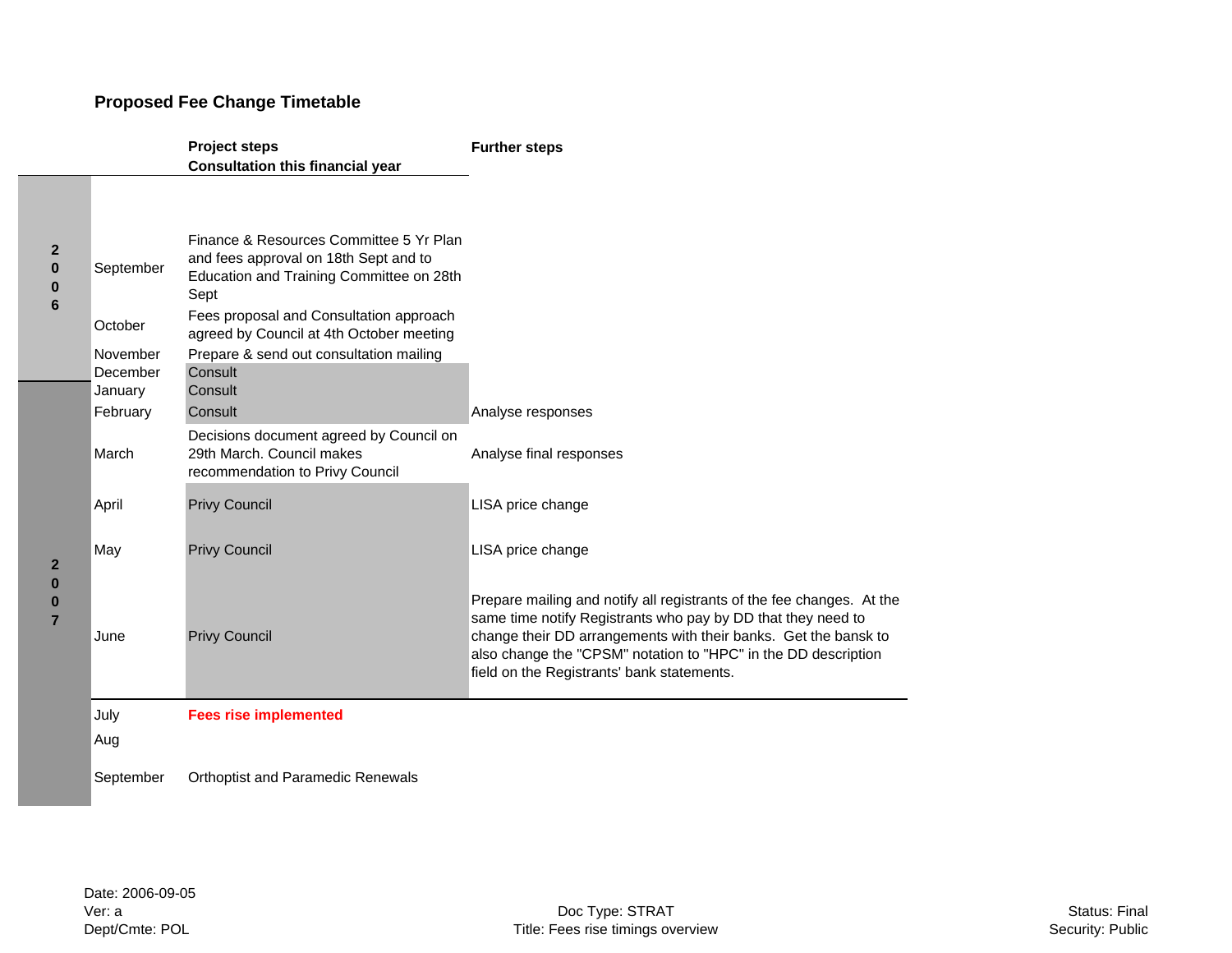## **FEES GENERAL POLICIES**

## **Approved by the Finance and Resources Committee on 27th April 2006 and Council on 11th May 2006**

- That HPC should aim to achieve a principle of "Registrant pays" (user pays) in the fees charged to Registrants (avoid significant and deliberate cross-subsidisation).
- That fee rises be made on a regular basis *i.e.* every two or three years, or more often in high inflationary periods.
- That fees be set at a level to maintain the agreed Reserves policy and ensure the financial viability of HPC as an independent organisation.

## **1. Background information**

- 1.1 The Health Professions Council (Registration and Fees) Rules Order of Council 2003 No 1572, sections 14-17 inclusive, allow for four possible fees to be charged by HPC to Registrants for services provided. These are; a fee for Registrations of £60 (£120 relating to the two year renewal cycle) where graduates get a 50% discount in the two years of registration, a Renewal and Re-admission fee of £120 (relates to the two year renewal cycle), a Restoration fee<sup>1</sup> of £120 (relates to the two year renewal cycle), and a Scrutiny fee of £200 per application scrutinised. In summary, this means there are effectively two levels of fee charged; one for scrutiny of £200 per application and the other of £60 per annum for other types of chargeable services.
- 1.2 The processes and Registrant-servicing levels for each regulated health profession are similar, even if they have other differences. For example, in the frequency and types of Fitness to Practise allegations/hearings or the profession-specific part of the Standards of Proficiency. To elaborate further on the differences, the cost of Scrutiny of International applications and grand-parenting is likely to be different from the cost of processing Registrations, Renewals/Readmissions and Restorations because a separate, more complex process is followed. This more complex process involves case-by-case in-depth assessments that are time-consuming. For the other chargeable services, although some case-by-case handling is involved, this is in the form of a far less timeconsuming administrative check on the details.

 Regarding the similarities, the Registration system (LISA) maintains and provides similar types of information about Registrants regardless of profession. All professions regulated follow a similar process for Registration, a similar process for Renewal and Readmission, a similar process for /Restoration and a similar process for International Scrutiny. The Grand-parenting scrutiny process is also similar, albeit that it only (now) applies to new professions that come on the Register. For all professions, Renewal fees apply over the same length of cycle (two years). HPC also operates a Partner arrangement and currently has Council and Committee governance in a similar way across all the professions.

(a)

<sup>1</sup> Restorations relate to Registrants struck off or suspended, returning to the HPC Register. Restorations are very rare and reported in the Re-admissions income in the financial statements.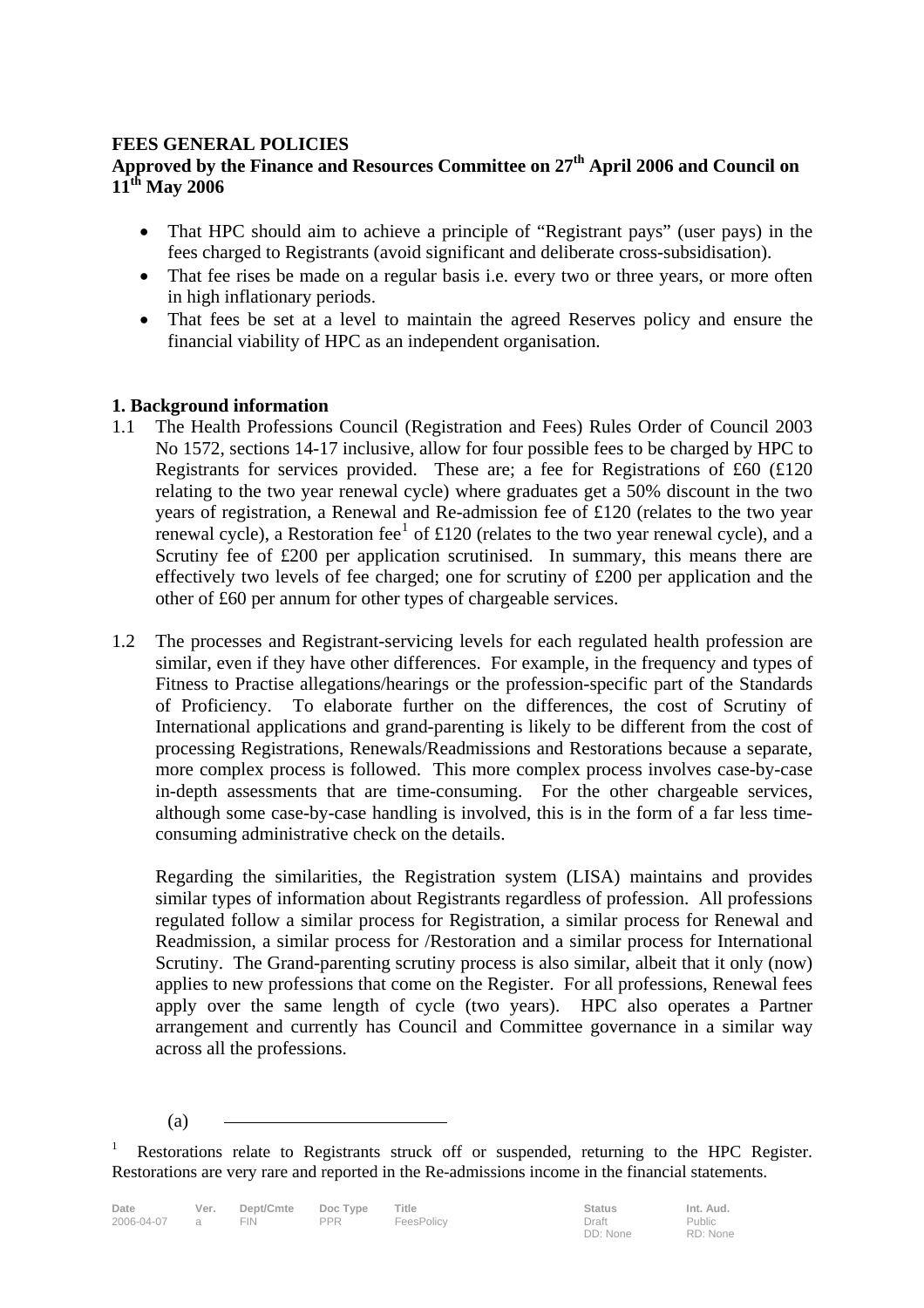- 1.3 Until and unless HPC becomes in a position (under the Rule Order of Council for fees charging) to *consider* charging directly for services such as Fitness to Practise hearings or Standards of Proficiency setting, then where such costs differ significantly by profession, some cross subsidisation (one profession's fees partially covering another profession's costs) will be inevitable. However, for the types of fees allowable in the Rules Order of Council on fees, in the interests of fairness, the proposal is that HPC should aim to achieve a general principle of "Registrant pays" in the fees charged to Registrants, to avoid significant and deliberate cross-subsidisation. It is proposed that "beneficiary pays" in this context means that the fee charged (in compliance with the Rules Order of Council on fees), will be adjusted to fully cover the long  $run<sup>2</sup>$  direct costs of providing that service (by one or more departments and external suppliers including  $HMRC<sup>3</sup>$  and preferably contribute something to covering the long run "infrastructure support" or "head office" costs, being those not readily assignable to the fee services published in the Rules Order of Council on fees.
- 1.4 It is desirable that Registrant fees be raised by small increments on a regular basis (every two or three years say), rather than by large increments on an infrequent basis (every five years say), for several reasons.

 Firstly, Registrants will find budgeting for small increases on a regular basis easier to accommodate (absorb the cost of, or pass it on in their charge-out rate).

 Secondly, it reduces the "inter-generational" subsidy between Registrants. To elaborate, if a large fee increase is agreed at a specific point in time, the last profession renewing at the old rate will have up to a 15 month delay before having to pay the significantly higher new rate and in the meantime be subsidized by other professions renewing in the interim.

 Thirdly, for health professions interested in potentially joining the Register, they will no doubt want to "fast-track" their agreed application process once they hear about a significant fee rise and in any case, may be put off by the prospect of a large fee rise from approaching HPC as their potential health regulator in the first place!

 Fourthly, even with the best intentions and efforts, it is difficult to identify the fairest fee to be charged at any point in time. This is because the net rate of growth across all professions and the timing of new professions joining the register is uncertain. Meanwhile, cost changes across a wide range of suppliers and internal costs are regularly occurring (price and/or volume). Furthermore, external factors such as changes in legislation can also cause additional, unbudgeted or under-budgeted compliance costs.

 To compensate for the inherit difficulty of identifying and quickly implementing "fair" fees, it is desirable that regular and small fee changes be implemented.

(a)

 $2^{2}$  Long-run costs for the purposes of this paper can be read as the unit costs that are direct costs of providing a specific service. If some spending is lumpy across several years (to purchase capacity increments), then the average over the life of the capacity effectively represents the long-run period. <sup>3</sup> Her Majesties Revenue and Customs, formerly Inland Revenue Dept.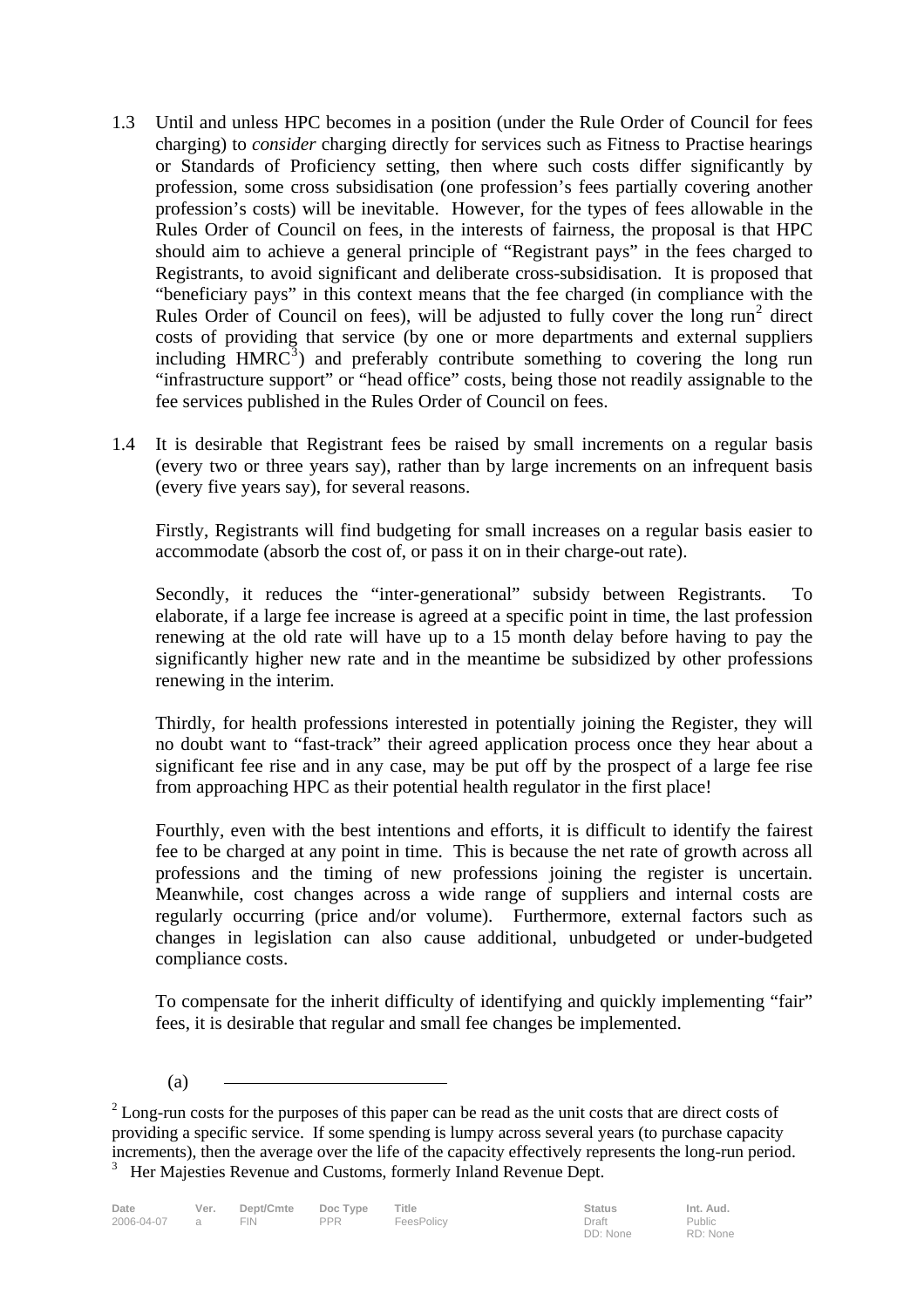It is worth noting that within our sector, RPSGB and Pharmaceutical. Society of Northern Ireland raise their Registrant fees on an annual basis. NMC operate a three year renewal cycle, but reserve the right to raise fees every two or three years.

1.5 Changing fee levels does not have an immediate financial impact, since the different health professions that HPC regulate, operate on different anniversary renewal cycles. In raising fees we need to retain the flexibility to review future fee levels as circumstances change, including coping with changes in legislation or industry changes. HPC continues to seek economies of scale and other operating efficiencies. However, ultimately we need to maintain a prudent level of reserves (to smooth out cash-flow fluctuations and handle financial "shocks" in the very short term) to ensure the financial viability of HPC as an independent organisation, in order to meet our stated objectives.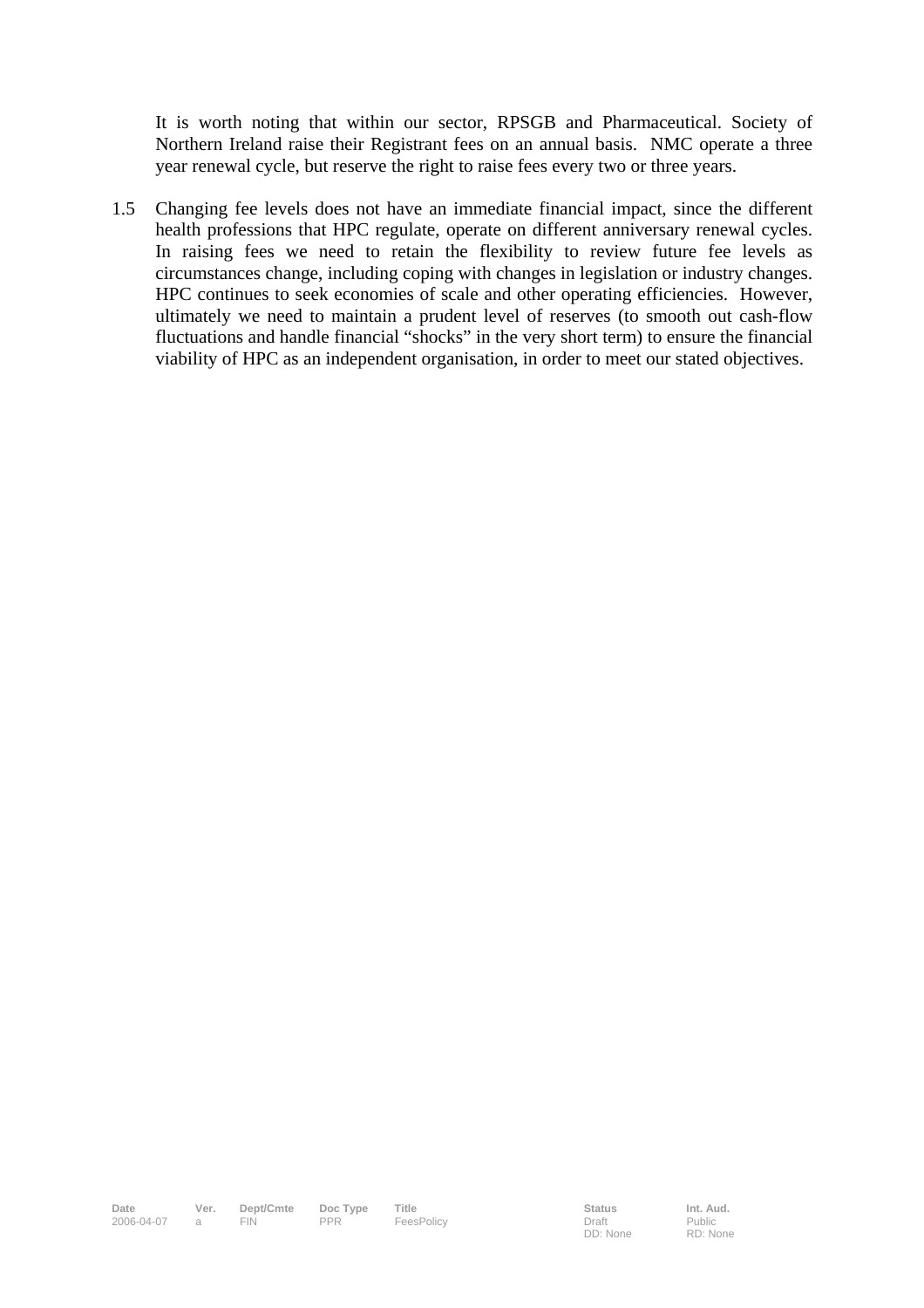### **Sector Survey - Initial Registration Fee**

|                                                       | 2006 Yr     | <b>Notes</b>                                                 |
|-------------------------------------------------------|-------------|--------------------------------------------------------------|
| <b>Health Professions Council (HPC)</b>               | 30          | <b>Graduates</b>                                             |
|                                                       | 60          | <b>Non Graduates</b>                                         |
| Nurses & Midwifery Council (NMC)                      | n/a         | See Renewal fee                                              |
| <b>General Optical Council</b>                        | 20          | Student optometrists &<br>dispensing opticians               |
|                                                       | 169         | Optometrists, Dispensing<br>Opticians & Body Corporates      |
|                                                       |             | Limited registration up to 12mths,                           |
| General Medical Council (GMC)                         | 290         | including scrutiny fee                                       |
|                                                       | 435         | Limited registration up to 18mths,<br>including scrutiny fee |
|                                                       | 290         | Limited to full registration,<br>including scrutiny fee      |
| General Dental Council (GDC)                          | 408         | Dentists                                                     |
|                                                       | 10          | Hygenists/Therapists (DCP's)                                 |
| General Osteopathic Council                           | 375         | New Grad fee                                                 |
|                                                       | 500         | 2nd yr New Grad fee                                          |
|                                                       | 750         | 3rd yr New Grad fee                                          |
| General Chiropractic Council (GCC)                    | 1250<br>100 | Practising<br>Non practising                                 |
| Royal Pharmaceutical Society of Great Britain (RPSGB) | 129<br>474  | New Member<br>Premises                                       |
| Pharmaceutical Society of Northern Ireland            | ?           |                                                              |
|                                                       |             |                                                              |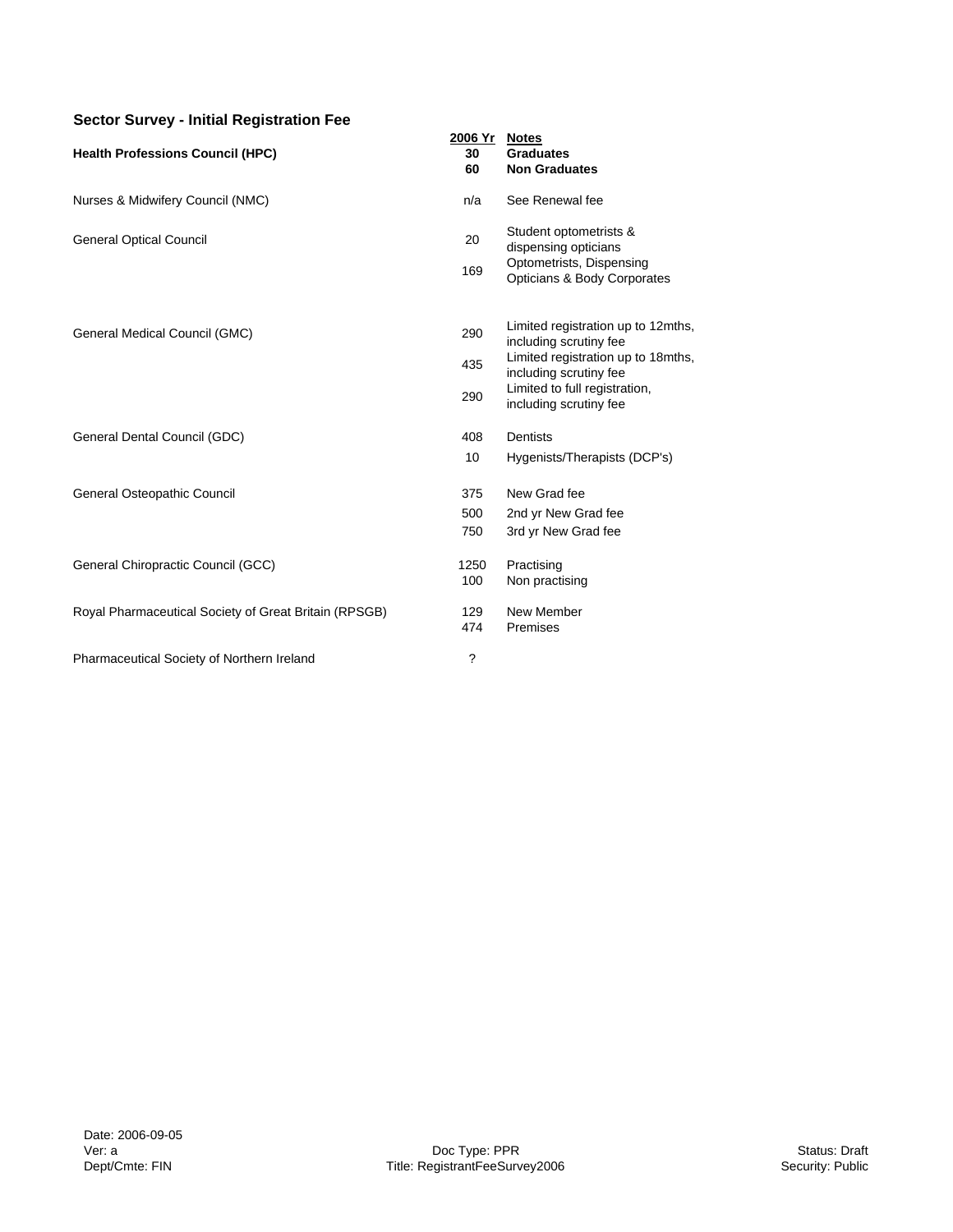# Consultation on the annual registration fee

## 1 About the NMC

The Nursing and Midwifery Council (NMC), is the UK regulator for nurses and midwives. Our primary purpose is to protect the public. We are required by the Nursing and Midwifery Order 2001<sup>1</sup> (the Order), to keep a register of all nurses and midwives eligible to work in the UK and to set standards for education, training and conduct for those on the register (collectively known as 'registrants'). We also deal with allegations of impairment of fitness to practise on the grounds of misconduct, lack of competence or ill health. Currently there are more than 682,000 nurses, midwives and specialist community public health nurses on the register.

The way the NMC is organised is different from its predecessor bodies. The Council is made up of registrant members and non-practitioner members of the public – known as lay members.<sup>2</sup> This balance of registrant and lay members ensures that the NMC's activities are fully scrutinised and reviewed in partnership with the public because protecting the public is our core function.

This consultation document sets out the reasons behind the NMC's proposal to increase the registration fee from the current £43 to £80 from August 2007.

## 2 Self-regulation

The UK has a long tradition of professional self-regulation. Nurses and midwives were amongst the first to recognise the importance of registration, standards, training, education, and a code of conduct as tools for ensuring safe practice and increasing the professionalism of nursing and midwifery.

Registration with the NMC is, in effect, a licence to practise and is compulsory for anyone wishing to work in the UK as a nurse or midwife. Registration provides patients, employers and the public with proof that a person is fully qualified, trained, competent to work, and is someone worthy of public trust and confidence.

Self-regulation means that nurses and midwives retain control of the standards for nursing and midwifery. Through the NMC, registrants establish entry standards for those seeking to practise as a nurse or midwife, and the standards of conduct, performance, training and education required to practise safely throughout their career. The Council is responsible for handling allegations of impairment of fitness to practise against registrants.

Choosing a career in nursing or midwifery means accepting the responsibilities of self-regulation and the role and requirements of the statutory regulator – the NMC.

In common with doctors, dental hygienists, solicitors, opticians, architects and other professionals, nurses and midwives pay for their self-regulation with an annual registration fee.

 $\overline{a}$ <sup>1</sup> The Nursing and Midwifery Order 2001 (Crown copyright 2002)<br><sup>2</sup> The governing Council bas 25 members: 12 registrant members

<sup>&</sup>lt;sup>2</sup> The governing Council has 35 members: 12 registrant members, 12 alternate registrant members and 11 lay members. Only the 12 registrant members and 11 lay members are allowed to vote/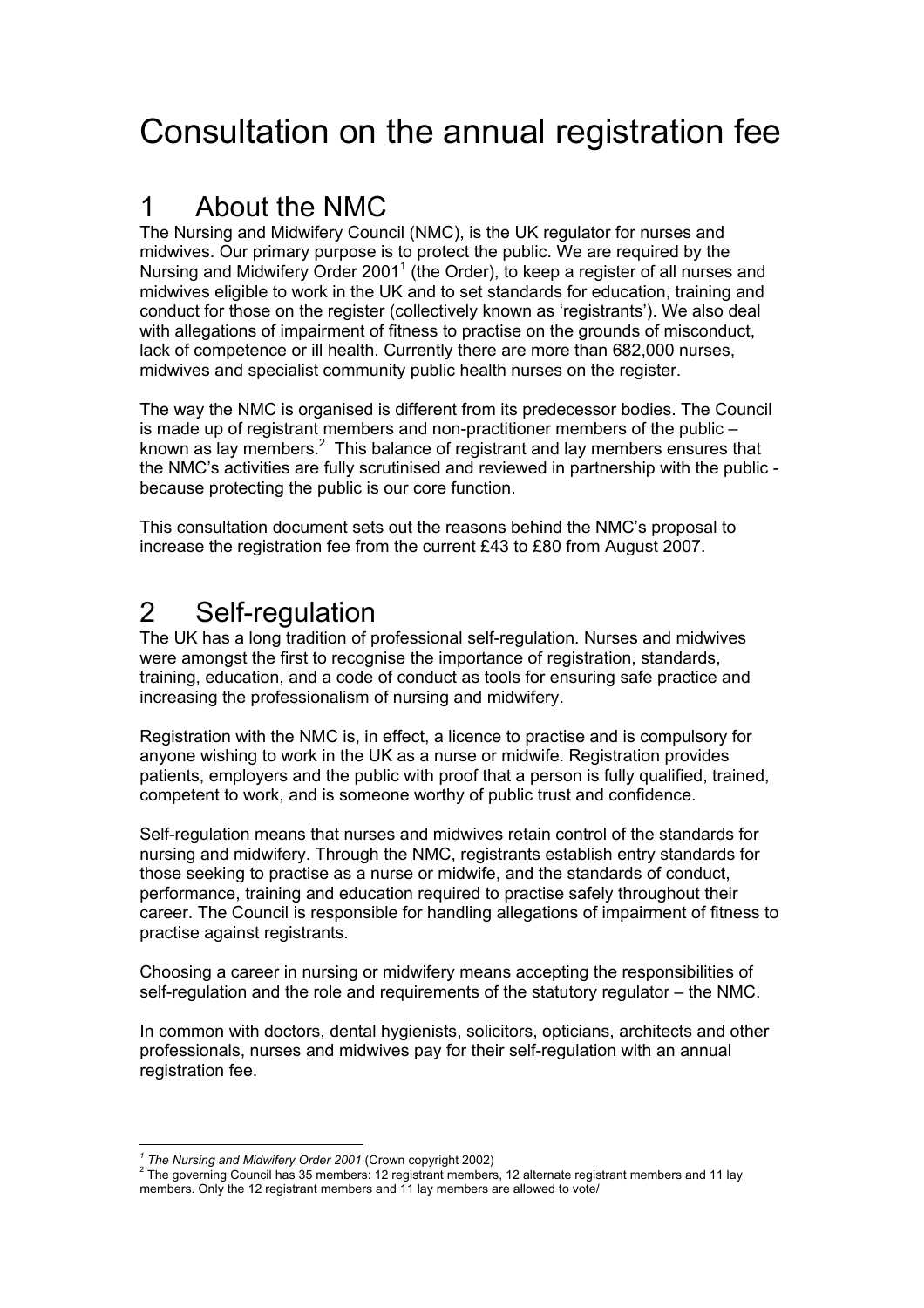# 3 About this consultation

Before the NMC makes any rules (including those implementing a fee rise), sets any standards or gives any guidance, we are legally obliged to consult with registrants' representatives, employers, and any other relevant groups and organisations.

Over the past four years, the NMC has implemented efficiency measures, cut operating costs and absorbed rising business costs. We've worked hard to meet our legal responsibilities within the confines of the tough financial recovery plan that was put in place to manage the difficult financial position we inherited from the previous regulator. However, whilst the registration fee has remained unchanged since 2004, the cost of delivering our statutory functions continues to rise.

This consultation paper sets out the reasons why the NMC is proposing an increase in the registration fee in August 2007.

## 4 Understanding the role of the NMC

We know that some registrants are unclear about the NMC's role, what professional self-regulation is, and why they pay an annual registration fee. There is also some confusion about the NMC and the role of other organisations, such as the Royal College of Nursing (RCN), the Royal College of Midwives (RCM), the Community Practitioners' and Health Visitors' Association (CPHVA) and UNISON.

We need to be clearer and more proactive in tackling this confusion and we need to explain to nurses and midwives what we can and cannot do. The most frequent comments and questions we have received from registrants during the last four years are addressed below.

## *"The NMC does not represent me"*

Some of our feedback indicates that a small number of registrants believe that our role is to represent their interests by campaigning for better pay and conditions, and defending them in disputes with the government, employers and patients. The NMC was not set up to do any of these things.

Under the Nursing and Midwifery Order 2001, the NMC's prime responsibility is to protect the public by:

- Setting consistent standards for entry onto the register.
- Setting and monitoring the standards, guidance, education and training for maintenance of registration.
- Investigating and dealing with allegations of impaired fitness to practise.
- Establishing and monitoring standards for the local supervising authorities for midwives and the statutory supervision of midwives.

Our role is to ensure that only the right people get onto the register, that nurses and midwives understand what they need to do to remain safely on the register throughout their careers, and that we deal fairly and effectively with those facing allegations and complaints. We also support nurses and midwives who are being pressured to act against their professional code.

We work in partnership with nursing and midwifery organisations, employers, government, educators, patients and the public to develop the policies and activities that we need to deliver our core functions.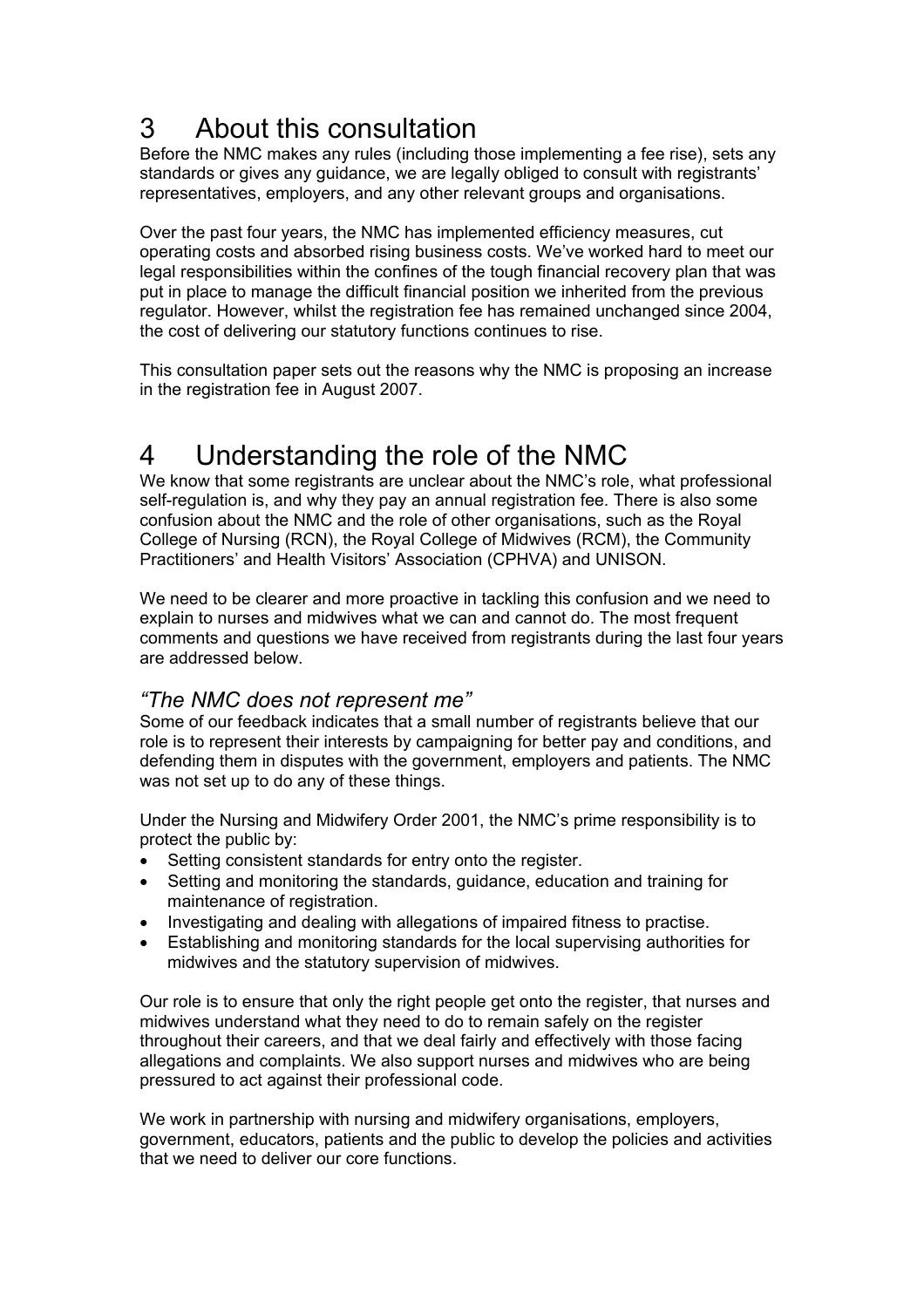## *"I pay fees to a professional body or trades union. Why do I have to pay the NMC too?"*

Professional organisations represent and campaign on behalf of registrants both as individuals and as groups. Registrants can choose whether or not to join these bodies and pay their fees. Registration with the NMC is a licence to practise as a nurse or midwife. It is key to a practitioner's professional independence – giving them the right and responsibility to practise as they see fit, within the code of conduct and the standards set by their peers.

## *"I make sure I practise safely. Why should I pay for registrants who get into trouble with the NMC?*

It is highly reassuring to know that the vast majority of registrants practising in the UK will never come into contact with our fitness to practise procedures. However, each year we receive approx 1,400 complaints (and rising), about the conduct of a registrant or their fitness to practise due to ill health.

Our fitness to practise work is based on legal processes which ensure that action is taken against registrants who jeopardise public safety. This work protects the reputation of the nursing and midwifery professions.

Panels of registrants and lay people consider the allegations and, if there is a case to answer, refer the matters to a full hearing. There are a number of sanctions available to a panel at the conclusion of a hearing, ranging from a caution (which will appear on the register), to a conditions of practice order or a suspension order, through to striking the registrant's name off the register. 106 registrants were struck off the register in 2004/5 – preventing them from working with patients and the public – whilst 41 were cautioned.

As with anyone facing an allegation, registrants have the right to fair and equal treatment and the right to a fair hearing. Dealing with allegations is a careful and structured process that costs a lot of money.

Those registrants who serve as panellists for fitness to practise cases, regard this work as one of the most important functions of professional self-regulation.

*"The registration fee is already too high – why should I pay more?"*  In addition to fitness to practise cases, the registration fee pays for maintaining the 682,000 strong register. Each year, this involves processing 280,000 applications for registration, renewal and readmission to the register, together with numerous updates to personal details, such as change of address.

The fees also pay for:

- Research, development and implementation of new standards and guidance.
- Monitoring and evaluating the quality of education and training for the professions.
- Monitoring the impact of EU and national legislation on nursing and midwifery practice.
- Running the call centre and Professional Advisory Service.

Many registrants are probably unaware that they may be entitled to claim tax relief on their registration fees – not just for the current tax year but also for up to six years in arrears. This benefit, which remains unclaimed by the vast majority of registrants, can help to bring down the cost of the registration fee. See section 11 of this document for further information.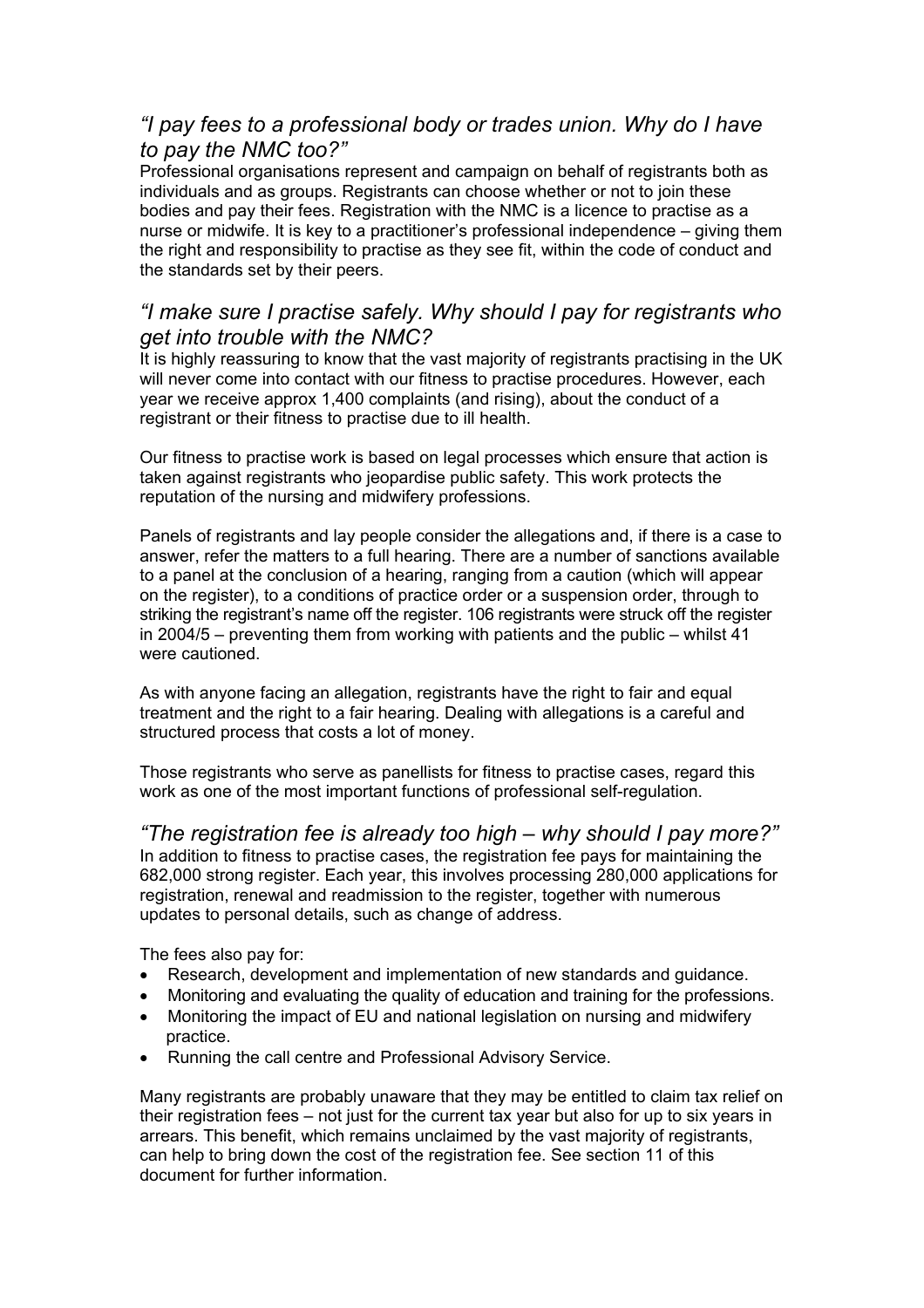## 5 What we have achieved since the last fee increase

The majority of registrants, their patients, and employers experience real benefits from the work of the NMC on a daily basis without realising it. Just one of these benefits is *The NMC code of professional conduct: standards for conduct,*  performance and ethics<sup>3</sup> (the Code), which protects registrants as well as the public. The Code sets the framework for safe and effective practice and helps inform the professional judgements and decisions taken by nurses and midwives every day.

However, when questioning the need for a fee increase, registrants have told us that they want more information about what we have delivered since the last fee increase and how we will spend the income from this proposed increase.

## Achievements behind the scenes

A substantial proportion of the money from the last fee increase was spent on introducing the essential systems and processes that are needed for us to operate effectively and efficiently.

## **A new call centre**

When the NMC started in 2002, only 5 per cent of telephone calls were answered, and long queues of registrants were a common sight at the NMC building. The new 28-strong call centre, with specially trained customer-focused staff and targets for call handling, completely banished queues at the NMC. The call centre typically handles 50,000 calls each month. The majority of calls are answered in less than 30 seconds.

## **Annual payments and direct debits**

During the last fee consultation in 2004, registrants told us that they wanted a variety of options for payment of their registration fee. In addition to credit card and other methods, registrants wanted to see Direct Debit options. Annual payment of fees was introduced in January 2006 and an annual Direct Debit payment facility will be introduced in early 2007.

## **Operations and governance**

We focused on systems and processes to strengthen our financial management and procurement activities, and our annual accounts are published and open for public scrutiny. Mechanisms to ensure proper accountability for the work and decisions of all NMC committees were introduced. We also made good progress in involving patients and the public in developing standards and guidance and in hearing their views on the work of the NMC.

## **Implementation of new fitness to practise procedures**

The introduction of new fitness to practise rules in August 2004, required the NMC to operate two sets of legal procedures side by side. Transitional provisions required us to hear the new cases under the new rules, whilst existing cases continued to be heard under the old rules.

## **The new register**

 $\overline{a}$ 

As a result of the legal requirement to streamline the old 15-part register, we set up a new, three-part register for nurses, midwives and specialist community public health nurses. This was a technically challenging project for us. Over the course of one weekend, the details of more than 644,000 registrants were successfully migrated onto the new register, with minimal disruption to registrants and employers. For the first time the professional register was made publicly accessible on our website.

<sup>&</sup>lt;sup>3</sup> The NMC code of professional conduct: standards for conduct, performance and ethics (www.nmc-uk.org)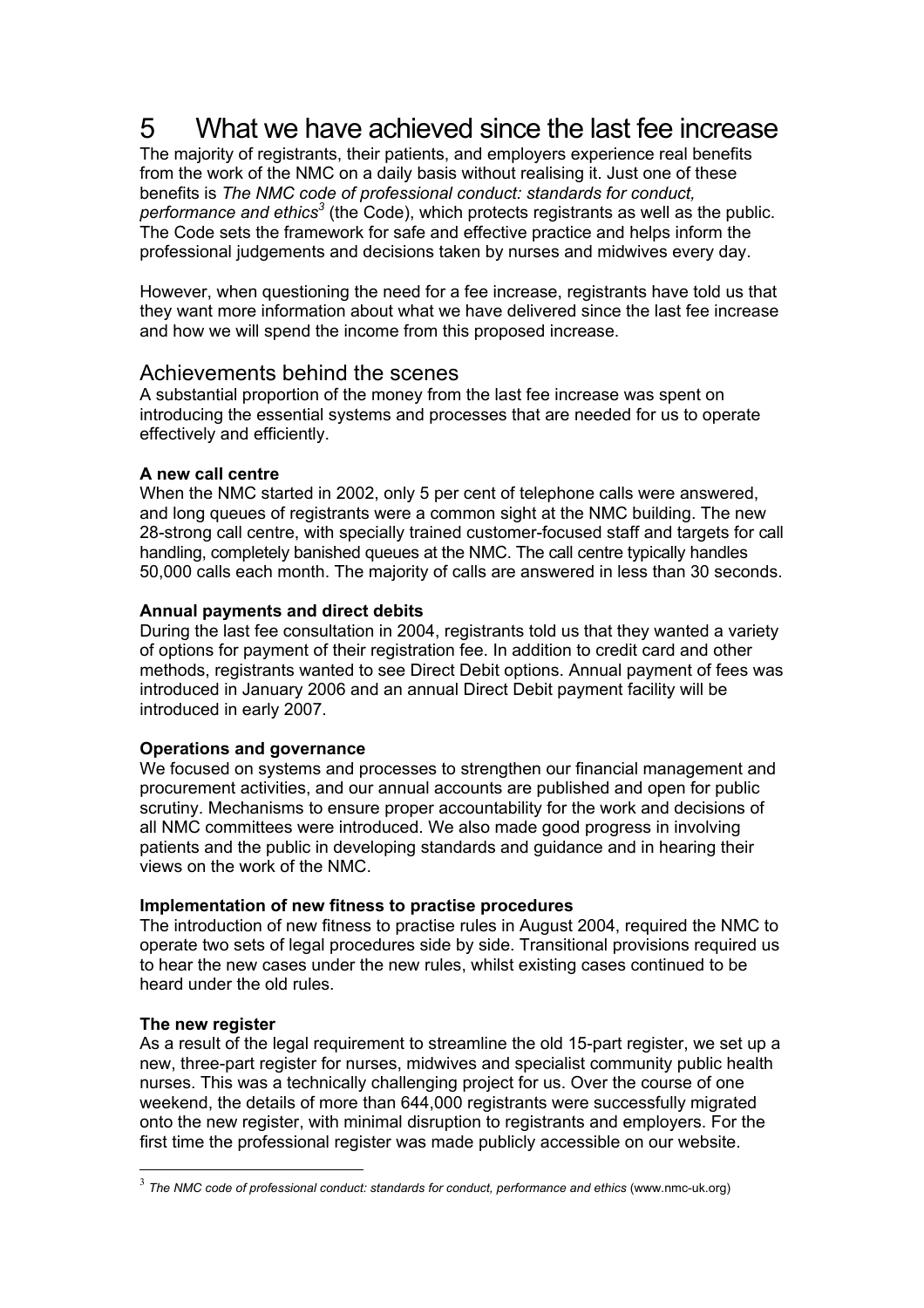## Achievements for public protection

The NMC's focus on public protection has resulted in a number of major new policies since 2002.

### **Overseas nurses programme**

The overseas nurses programme (ONP) introduced a more rigorous approach and common entry standards (such as an English language test for all applicants), to prepare overseas-trained nurses for work in the UK.

### **Advanced nurse practitioners**

The Council approved a new sub-part of the nurses' part of the register for senior nurses working at a higher level of expertise and practice. The new advanced nurse practitioner standard will clearly set out for registrants, employers and the public, the NMC's requirements for a practitioner using this title.

### **Professional Advisory Service (PAS)**

PAS handles calls from registrants seeking advice and guidance on a wide range of practice and ethical issues. The online *A-Z of Advice* received over 47,000 hits in the month following its April 2006 launch. PAS also helps to identify emerging practice issues, which often contribute to the development of new standards and guidance. Visit the *A-Z of Advice* on the NMC website at www.nmc-uk.org

### **Midwifery**

The Midwifery team developed the first ever UK-wide standards for the supervision of midwives, reviewed the policy and process for overseas midwives applying for registration, and is about to introduce standards for the preparation and practice of supervisors of midwives. The team also produced guidance on a range of issues – from medicines legislation to home births – to help women make safe choices during and after pregnancy.

#### **Strengthening entry to the register**

The NMC took action to strengthen the entry standards for those coming onto the register for the first time. We worked with patients' groups, educators and the nursing and midwifery sector to look at ways of strengthening the competence of newly qualified nurses and midwives. We also reviewed our processes for quality assuring training and education for student nurses. This work will not only increase public protection but will also protect nurses and midwives by ensuring that they are better prepared for the work environment.

## **European and International Regulation**

The European Union (EU) has introduced a raft of new legislation aimed at promoting free movement of workers across the EU member states. The NMC joined forces with other UK healthcare regulators to alert the EU to the regulatory and public protection implications of this legislation. This joint work also involved developing procedures for sharing fitness to practise information about suspect practitioners, and recognition of qualifications throughout the EU. A new health directive announced in the spring of 2006 will mean an increase in this area of work.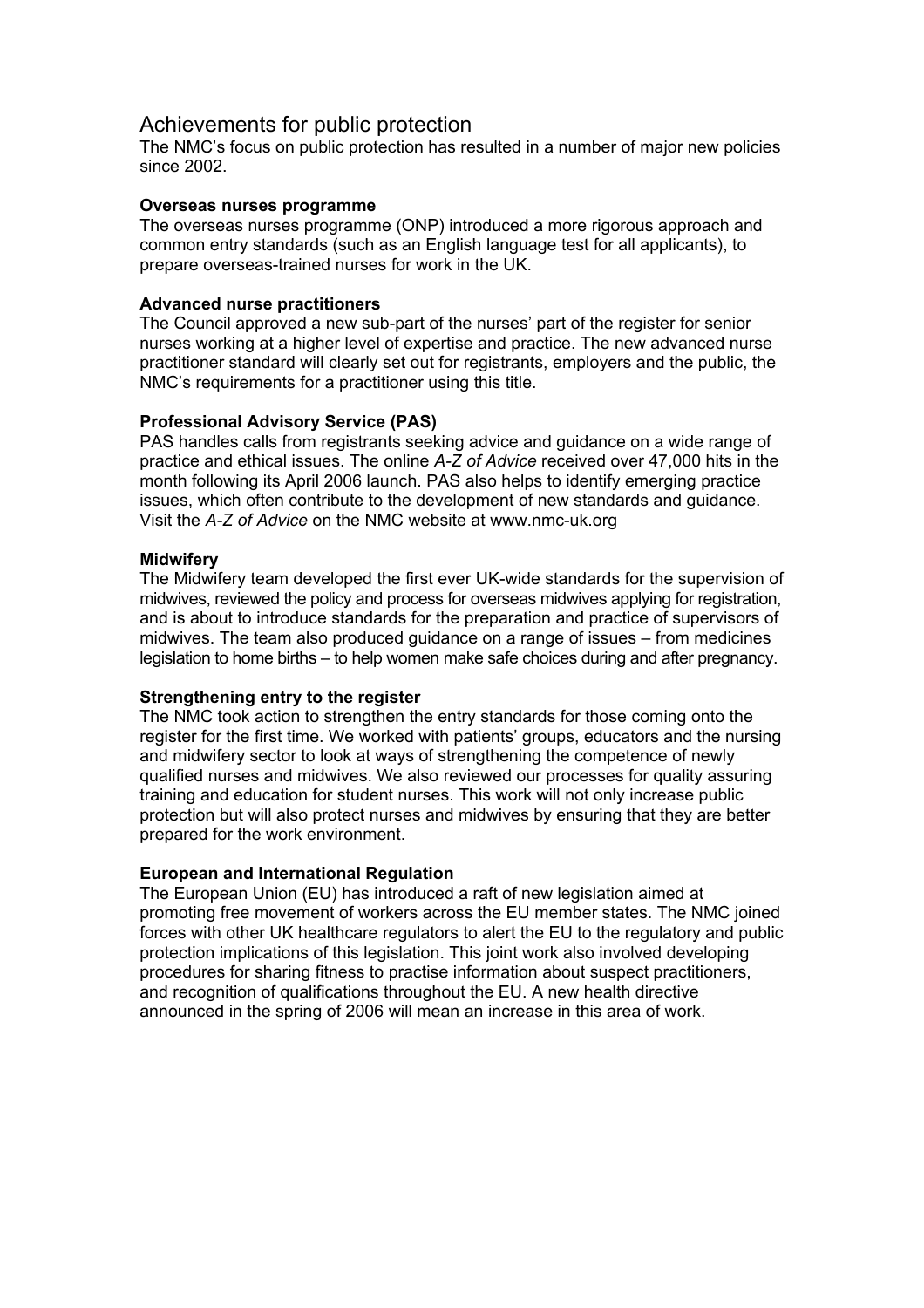# 6 The need for a fee increase

During the last fee consultation in 2004, we listened to the views of registrants and increased the fee by the lower option of £43 instead of £48. The fee has not changed since then. This is in marked contrast to some professional bodies that increase their fees every year.

The current fee level is not realistic if the NMC is to carry out its statutory duties effectively. Although we have achieved many important milestones since the last fee increase, the ongoing shortfall in financial resources has meant that a number of essential pieces of work have been limited or have been put on hold. These include:

- Utilising computer technology to enhance internet security, and enable new services for registrants, such as renewing registration or changing an address online.
- Providing targeted online training, education, advice and guidance services for registrants, such as the new online *A-Z of Advice.*
- Improving public information about what to expect from a registrant.
- Developing a new system for revalidation and continuing professional development.
- Making it easier for registrants to budget their fee payments.
- Providing more opportunities for engagement with registrants across the UK.

## **Fitness to practise**

The new fitness to practise rules, which came into effect in August 2004, have had a significant impact on our workload. This legislation increased the range of sanctions available to the NMC and, in effect, lowered the threshold for referral of cases to a full hearing. This has resulted in a considerable increase in the number of cases being referred, and an unacceptable backlog in the hearings.

The NMC has worked hard to drive down costs and to manage cases more efficiently – without compromising the judicial procedures. But even with these improvements, cases can cost approximately £6,000 per day. We will continue to face difficulties unless we can secure additional funding for this vital statutory function.

## **External influences**

The NMC is responsible for the largest register of healthcare professionals in the world. We operate in a fast-changing environment that is affected by developments in national healthcare policy, European and global workforce movements, changing demands in public expectations and the impact of major healthcare incidents and emergencies.

We do not, and cannot, operate in isolation from these events as they can have an impact on the regulation of nurses and midwives at any time. The unpredictable nature of these events makes it extremely difficult to estimate the costs and resources that may be needed to manage any new responsibilities that might emerge.

Two landmark reviews<sup>4</sup> of the regulation of healthcare professionals  $-$  both of which came about as a result of the activities of Shipman – were published in mid-July. The reviews recommended changes to the regulation of doctors – including losing the power of adjudication in fitness to practise hearings. The recommendations could be extended to other healthcare regulators (including the NMC) in the future and additional resources would be needed to implement any changes. We will analyse the reviews over the summer and consult the professional organisations and other stakeholders on what the recommendations will mean for the NMC.

 4 *The regulation of the non-medical healthcare professions* - July 2006 (www.dh.gov.uk/publications) *Good doctors, safer patients* - July 2006 (www.dh.gov.uk/cmo)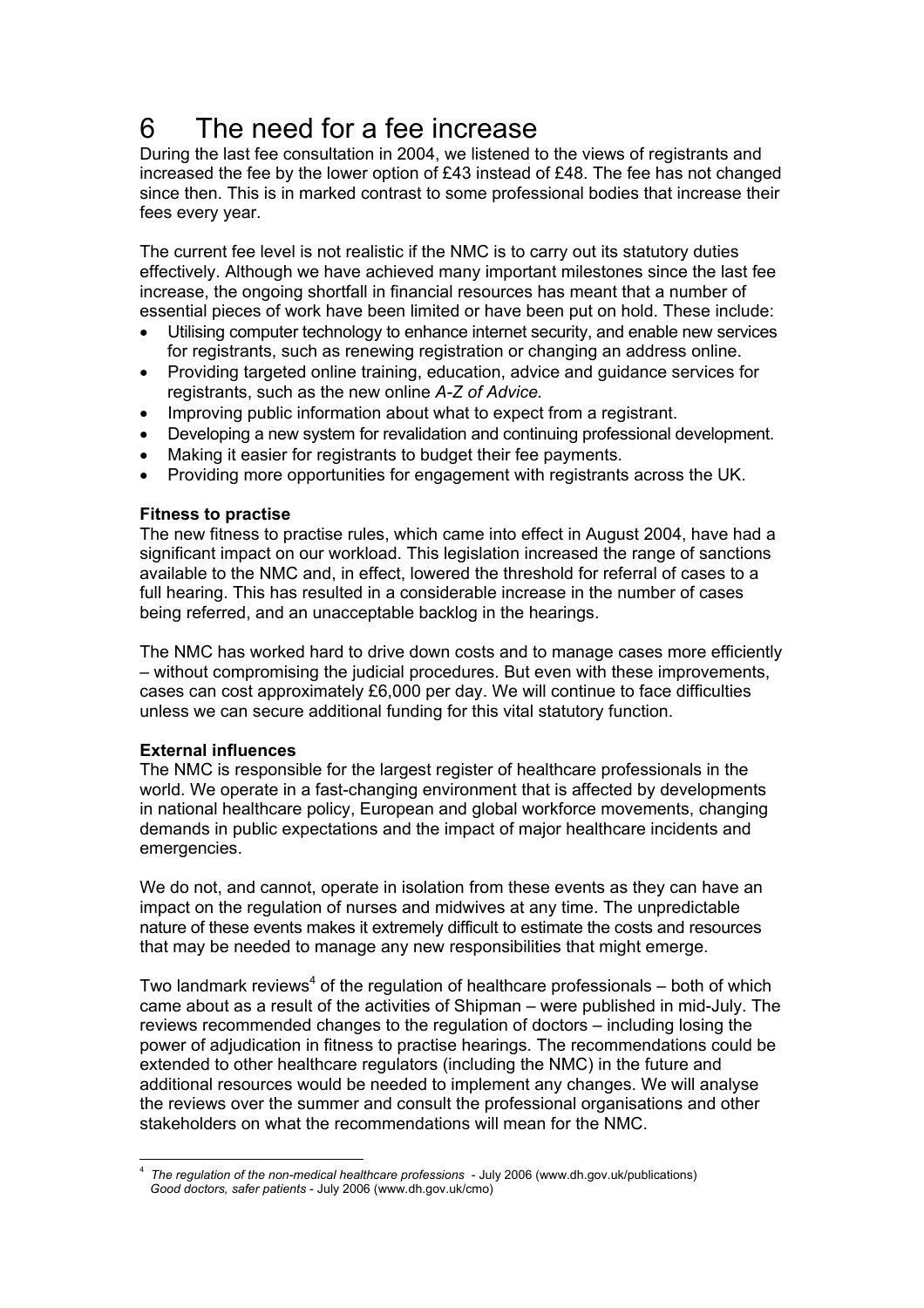# 7 Guiding principles

Following the last fee consultation, the following guiding principles were agreed:

- 1. The cost of providing professional self-regulation must be covered by income generated from the registration fee.
- 2. Fees charged should be used to improve information, advice and guidance for registrants and the public.
- 3. Fees charged should be enough to allow us to continue with our ongoing financial recovery plan to establish and maintain good financial health.
- 4. Fees charged should be enough to cover future growth in regulatory activity and provide a contingency for managing the impact of future unexpected external events.

## 8 The consultation proposals

Under the Nursing and Midwifery Order 2001, the Council is required to consult with registrants and other relevant parties before varying any of the fees related to registration.

## **The fee proposal**

At its June meeting, the Council agreed that the NMC should seek a fee increase that would enable it to carry out its statutory functions effectively and efficiently, and which would provide adequate funds for the organisation to plan against future uncertainties.

Council accepted that many registrants would be dismayed by a steep increase in the registration fee but felt that the organisation's ability to carry out its statutory functions effectively would be severely compromised by a smaller increase. Following a lengthy and difficult discussion, Council agreed that we should consult registrants on a proposal to increase the registration fee to £80 per year.

## **An option for more frequent payments**

We are introducing an annual Direct Debit payment option early in 2007. However we know that many registrants want greater control over budgeting for the fee and want to make more frequent payments. The Council is prepared to offer registrants the option of paying their fees by monthly Direct Debit. However, this option will only be available after a single payment of a full year's fee in advance, followed by monthly payments thereafter.

Look at www.nmc-uk.org to see in detail how the proposed fee has been calculated and how the proposed fee compares with registration fees paid by other healthcare professionals.

## 9 The consultation process

This consultation paper has been sent to all registrants. It has also been sent to a number of organisations including professional bodies and trades unions, consumer groups and government health departments, and is available on the NMC website.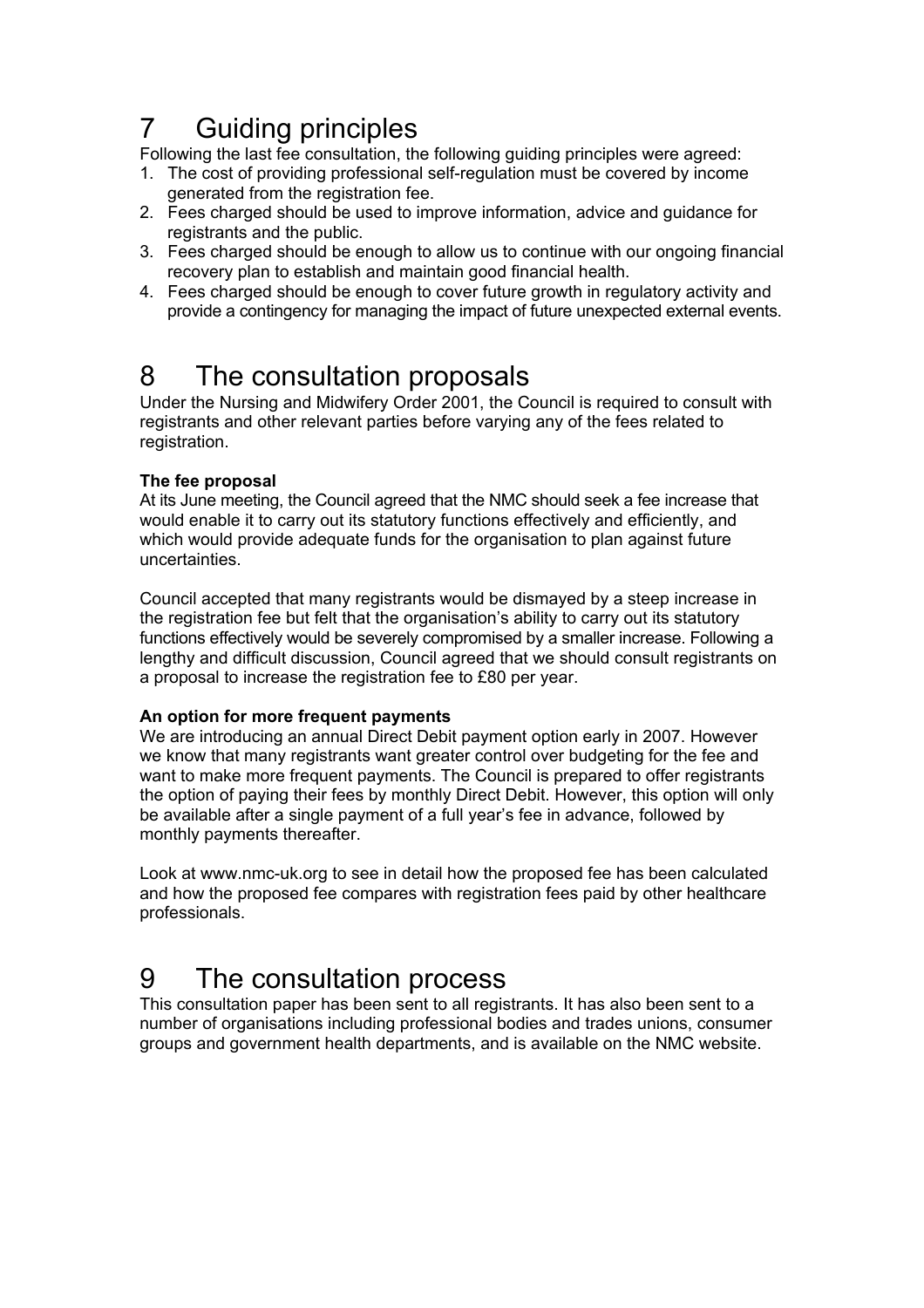## 10 How to respond to the consultation

If you would like to take part in this consultation a questionnaire is available on our website www.nmc-uk.org. There are clear instructions about how to complete and submit it. We would encourage you to do this online because it will help save us – and you – money. We will not have to pay for the following: printing, stationery, postage, and staff time. Online completion of the questionnaire also means that collecting your response is more accurate because we won't have to retype it or decipher handwriting. Overall, a web-based survey will be more efficient for us than a paper-based survey. Recent experience shows that an increasing majority of responses to consultations have been made by email or via the web.

However, we recognise that not everyone will have easy access to the web so a single paper copy of the questionnaire can be obtained by telephoning 020 7333 6514/6524 or by writing to us at Fees Questionnaire, NMC, 23 Portland Place, London W1B 1PZ.

Paper copies should be returned to NMC Consultation, SEA 1044, Freepost, PO Box 2106, Hove, BN3 5ZB and not the NMC.

The closing date for receipt of responses to this consultation is: **5pm Friday 17 November 2006**.

Employment Research Ltd will carry out independent analysis and reporting for this consultation.

## 11 How to claim tax relief on your registration fee

For more information about how you can claim tax relief on your registration fee, visit the website of HM Revenue Collection at www.hmrc.gov.uk. Click on *'Individuals'* then *'contact my local office'*, or ask your employer's payroll department for details of your local office. We can provide a summary of the fees that you have paid in the last six years. Just telephone our call centre on 020 7333 9333 and ask for a letter confirming your payments.